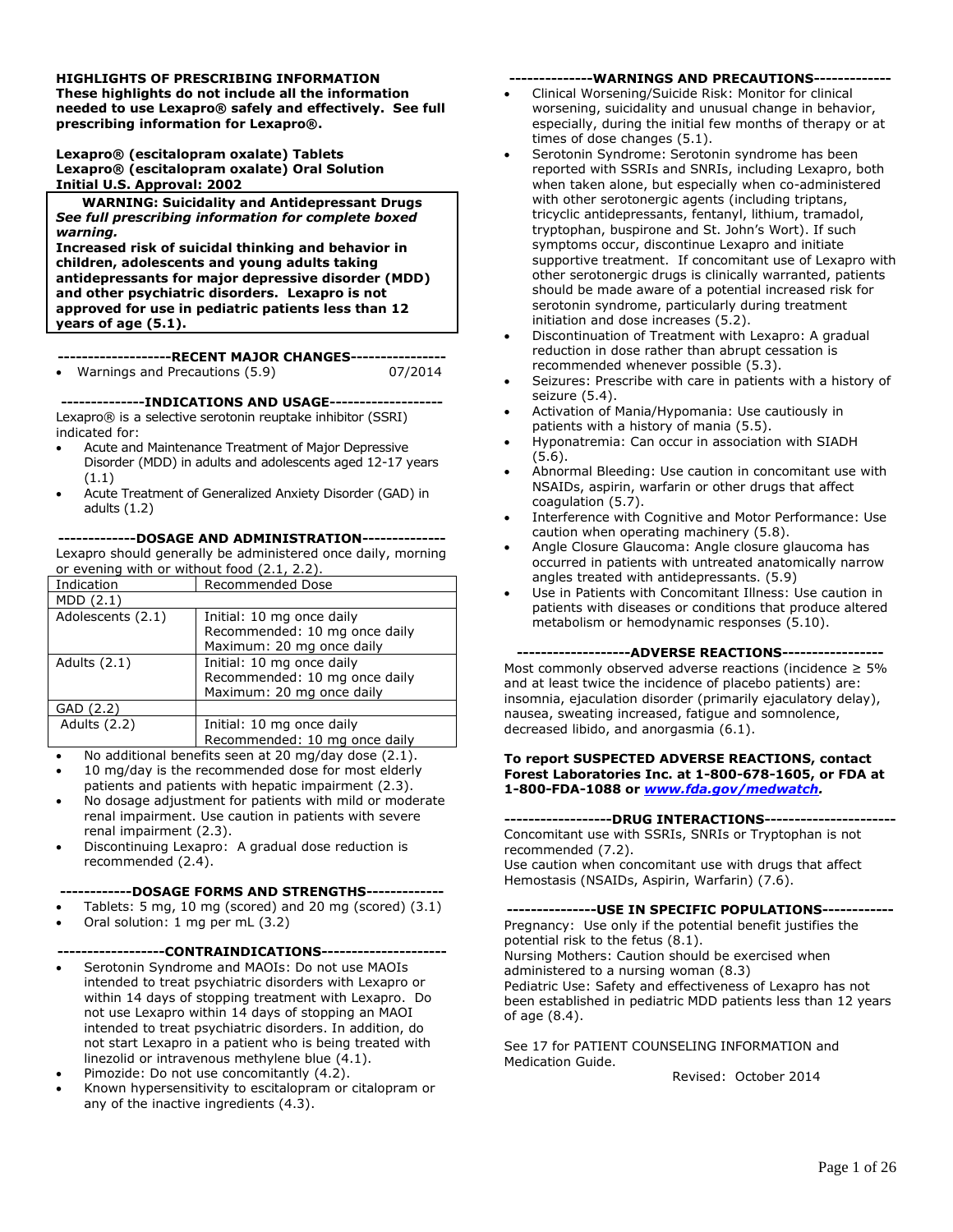|              |                  | <b>WARNING: Suicidality and Antidepressant Drugs</b>             |    |     |                                                 |
|--------------|------------------|------------------------------------------------------------------|----|-----|-------------------------------------------------|
| 1            |                  | <b>INDICATIONS AND USAGE</b>                                     |    |     | 7.10 Pimozide and Celexa                        |
|              | 1.1              | Major Depressive Disorder                                        |    |     | 7.11 Sumatriptan                                |
| $\mathbf{2}$ | 1.2              | Generalized Anxiety Disorder<br><b>DOSAGE AND ADMINISTRATION</b> |    |     | 7.12 Theophylline<br>7.13 Warfarin              |
|              |                  |                                                                  |    |     |                                                 |
|              | 2.1              | Major Depressive Disorder                                        |    |     | 7.14 Carbamazepine                              |
|              | 2.2 <sub>2</sub> | Generalized Anxiety Disorder                                     |    |     | 7.15 Triazolam                                  |
|              | 2.3 <sub>2</sub> | <b>Special Populations</b>                                       |    |     | 7.16 Ketoconazole                               |
|              | 2.4              | Discontinuation of Treatment with Lexapro                        |    |     | 7.17 Ritonavir                                  |
|              | 2.5 <sub>2</sub> | Switching a Patient To or From a Monoamine                       |    |     | 7.18 CYP3A4 and -2C19 Inhibitors                |
|              |                  | Oxidase Inhibitor (MAOI) Intended to Treat                       |    |     | 7.19 Drugs Metabolized by Cytochrome P4502D6    |
|              |                  | Psychiatric Disorders                                            |    |     | 7.20 Metoprolol                                 |
|              | 2.6              | Use of Lexapro with Other MAOIs such as                          |    |     | 7.21 Electroconvulsive Therapy (ECT)            |
|              |                  | Linezolid or Methylene Blue                                      | 8  |     | <b>USE IN SPECIFIC POPULATIONS</b>              |
| з            |                  | <b>DOSAGE FORMS AND STRENGTHS</b>                                |    | 8.1 | Pregnancy                                       |
|              | 3.1              | <b>Tablets</b>                                                   |    | 8.2 | Labor and Delivery                              |
|              | 3.2              | Oral Solution                                                    |    | 8.3 | <b>Nursing Mothers</b>                          |
| 4            |                  | <b>CONTRAINDICATIONS</b>                                         |    | 8.4 | Pediatric Use                                   |
|              | 4.1              | Monoamine Oxidase Inhibitors (MAOIs)                             |    | 8.5 | Geriatric Use                                   |
|              | 4.2              | Pimozide                                                         | 9  |     | <b>DRUG ABUSE AND DEPENDENCE</b>                |
|              | 4.3              | Hypersensitivity to escitalopram or citalopram                   |    | 9.2 | Abuse and Dependence                            |
| 5            |                  | <b>WARNINGS AND PRECAUTIONS</b>                                  | 10 |     | <b>OVERDOSAGE</b>                               |
|              | 5.1              | Clinical Worsening and Suicide Risk                              |    |     | 10.1 Human Experience                           |
|              | 5.2              | Serotonin Syndrome                                               |    |     | 10.2 Management of Overdose                     |
|              | 5.3              | Discontinuation of Treatment with Lexapro                        | 11 |     | <b>DESCRIPTION</b>                              |
|              | 5.4              | Seizures                                                         | 12 |     | <b>CLINICAL PHARMACOLOGY</b>                    |
|              | 5.5              | Activation of Mania/Hypomania                                    |    |     | 12.1 Mechanism of Action                        |
|              | 5.6              | Hyponatremia                                                     |    |     | 12.2 Pharmacodynamics                           |
|              | 5.7              | Abnormal Bleeding                                                |    |     | 12.3 Pharmacokinetics                           |
|              | 5.8              | Interference with Cognitive and Motor                            | 13 |     | NONCLINICAL TOXICOLOGY                          |
|              |                  | Performance                                                      |    |     | 13.1 Carcinogenesis, Mutagenesis, Impairment of |
|              | 5.9              | Angle Closure Glaucoma                                           |    |     | Fertility                                       |
|              |                  | <b>5.10</b> Use in Patients with Concomitant Illness             |    |     | 13.2 Animal Toxicology and/or Pharmacology      |
| 6            |                  | <b>ADVERSE REACTIONS</b>                                         | 14 |     | <b>CLINICAL STUDIES</b>                         |
|              | 6.1              | Clinical Trials Experience                                       |    |     | 14.1 Major Depressive Disorder                  |
|              | 6.2              | Post-Marketing Experience                                        |    |     | 14.2 Generalized Anxiety Disorder               |
| 7            |                  | <b>DRUG INTERACTIONS</b>                                         | 16 |     | HOW SUPPLIED/STORAGE AND HANDLING               |
|              |                  |                                                                  |    |     |                                                 |
|              | 7.1              | Monoamine Oxidase Inhibitors (MAOIs)                             |    |     | 16.1 Tablets                                    |
|              | 7.2              | Serotonergic Drugs                                               |    |     | 16.2 Oral Solution                              |
|              | 7.3              | Triptans                                                         | 17 |     | <b>PATIENT COUNSELING INFORMATION</b>           |
|              | 7.4              | <b>CNS Drugs</b>                                                 |    |     | <b>17.1</b> Information for Patients            |
|              | 7.5              | Alcohol                                                          |    |     | 17.2 FDA-Approved Medication Guide              |
|              | 7.6              | Drugs That Interfere With Hemostasis                             |    |     |                                                 |
|              |                  | (NSAIDs, Aspirin, Warfarin, etc.)                                |    |     |                                                 |
|              | 7.7              | Cimetidine                                                       |    |     | *Sections or subsections omitted from the full  |
|              | 7.8              | Digoxin                                                          |    |     | prescribing information are not listed.         |
|              | 7.9              | Lithium                                                          |    |     |                                                 |

**\_\_\_\_\_\_\_\_\_\_\_\_\_\_\_\_\_\_\_\_\_\_\_\_\_\_\_\_\_\_\_\_\_\_\_\_\_\_\_\_\_\_\_\_\_\_\_\_\_\_\_\_\_\_\_\_\_\_\_\_\_\_\_\_\_\_\_\_\_\_\_\_\_\_\_\_\_\_\_\_\_\_\_\_\_\_\_\_\_\_**

1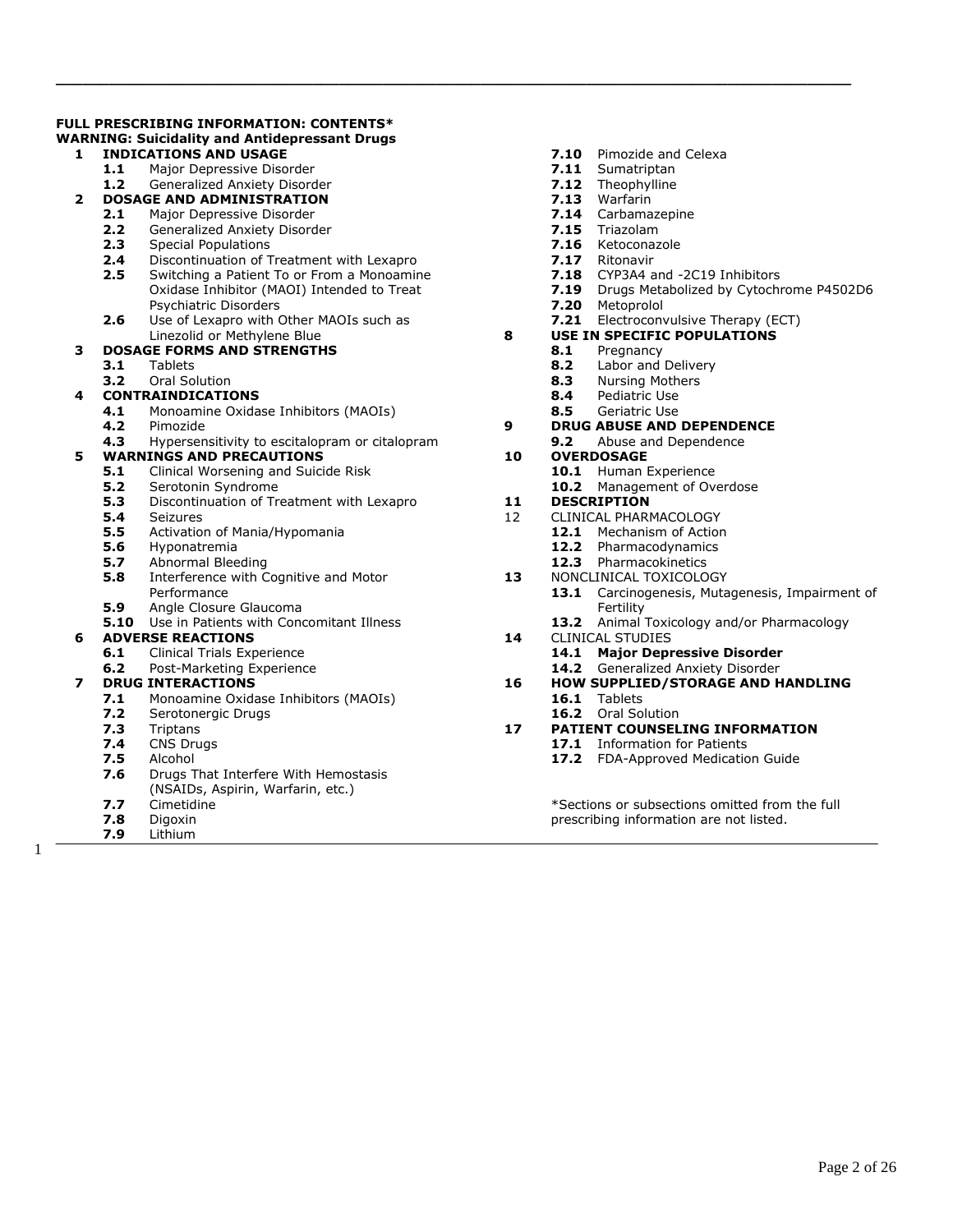## **FULL PRESCRIBING INFORMATION**

## **WARNINGS: SUICIDALITY AND ANTIDEPRESSANT DRUGS**

**Antidepressants increased the risk compared to placebo of suicidal thinking and behavior (suicidality) in children, adolescents, and young adults in short-term studies of major depressive disorder (MDD) and other psychiatric disorders. Anyone considering the use of Lexapro or any other antidepressant in a child, adolescent, or young adult must balance this risk with the clinical need. Short-term studies did not show an increase in the risk of suicidality with antidepressants compared to placebo in adults beyond age 24; there was a reduction in risk with antidepressants compared to placebo in adults aged 65 and older. Depression and certain other psychiatric disorders are themselves associated with increases in the risk of suicide. Patients of all ages who are started on antidepressant therapy should be monitored appropriately and observed closely for clinical worsening, suicidality, or unusual changes in behavior. Families and caregivers should be advised of the need for close observation and communication with the prescriber. Lexapro is not approved for use in pediatric patients less than 12 years of age.** *[See Warnings and Precautions: Clinical Worsening and Suicide Risk (5.1), Patient Counseling Information: Information for Patients (17.1), and Use in Specific Populations: Pediatric Use (8.4)].*

## **1 INDICATIONS AND USAGE**

#### **1.1** Major Depressive **Disorder**

Lexapro (escitalopram) is indicated for the acute and maintenance treatment of major depressive disorder in adults and in adolescents 12 to 17 years of age [*see Clinical Studies (14.1)*].

A major depressive episode (DSM-IV) implies a prominent and relatively persistent (nearly every day for at least 2 weeks) depressed or dysphoric mood that usually interferes with daily functioning, and includes at least five of the following nine symptoms: depressed mood, loss of interest in usual activities, significant change in weight and/or appetite, insomnia or hypersomnia, psychomotor agitation or retardation, increased fatigue, feelings of guilt or worthlessness, slowed thinking or impaired concentration, a suicide attempt or suicidal ideation.

## **1.2 Generalized Anxiety Disorder**

Lexapro is indicated for the acute treatment of Generalized Anxiety Disorder (GAD) in adults [*see Clinical Studies (14.2)*].

Generalized Anxiety Disorder (DSM-IV) is characterized by excessive anxiety and worry (apprehensive expectation) that is persistent for at least 6 months and which the person finds difficult to control. It must be associated with at least 3 of the following symptoms: restlessness or feeling keyed up or on edge, being easily fatigued, difficulty concentrating or mind going blank, irritability, muscle tension, and sleep disturbance.

## **2 DOSAGE AND ADMINISTRATION**

Lexapro should be administered once daily, in the morning or evening, with or without food.

# **2.1 Major Depressive Disorder**

# **Initial Treatment**

#### **Adolescents**

The recommended dose of Lexapro is 10 mg once daily. A flexible-dose trial of Lexapro (10 to 20 mg/day) demonstrated the effectiveness of Lexapro [*see Clinical Studies (14.1)*]. If the dose is increased to 20 mg, this should occur after a minimum of three weeks.

#### **Adults**

The recommended dose of Lexapro is 10 mg once daily. A fixed-dose trial of Lexapro demonstrated the effectiveness of both 10 mg and 20 mg of Lexapro, but failed to demonstrate a greater benefit of 20 mg over 10 mg [*see Clinical Studies (14.1)*]. If the dose is increased to 20 mg, this should occur after a minimum of one week.

#### **Maintenance Treatment**

It is generally agreed that acute episodes of major depressive disorder require several months or longer of sustained pharmacological therapy beyond response to the acute episode. Systematic evaluation of continuing Lexapro 10 or 20 mg/day in adults patients with major depressive disorder who responded while taking Lexapro during an 8-week, acute-treatment phase demonstrated a benefit of such maintenance treatment [*see Clinical Studies (14.1*)]. Nevertheless, the physician who elects to use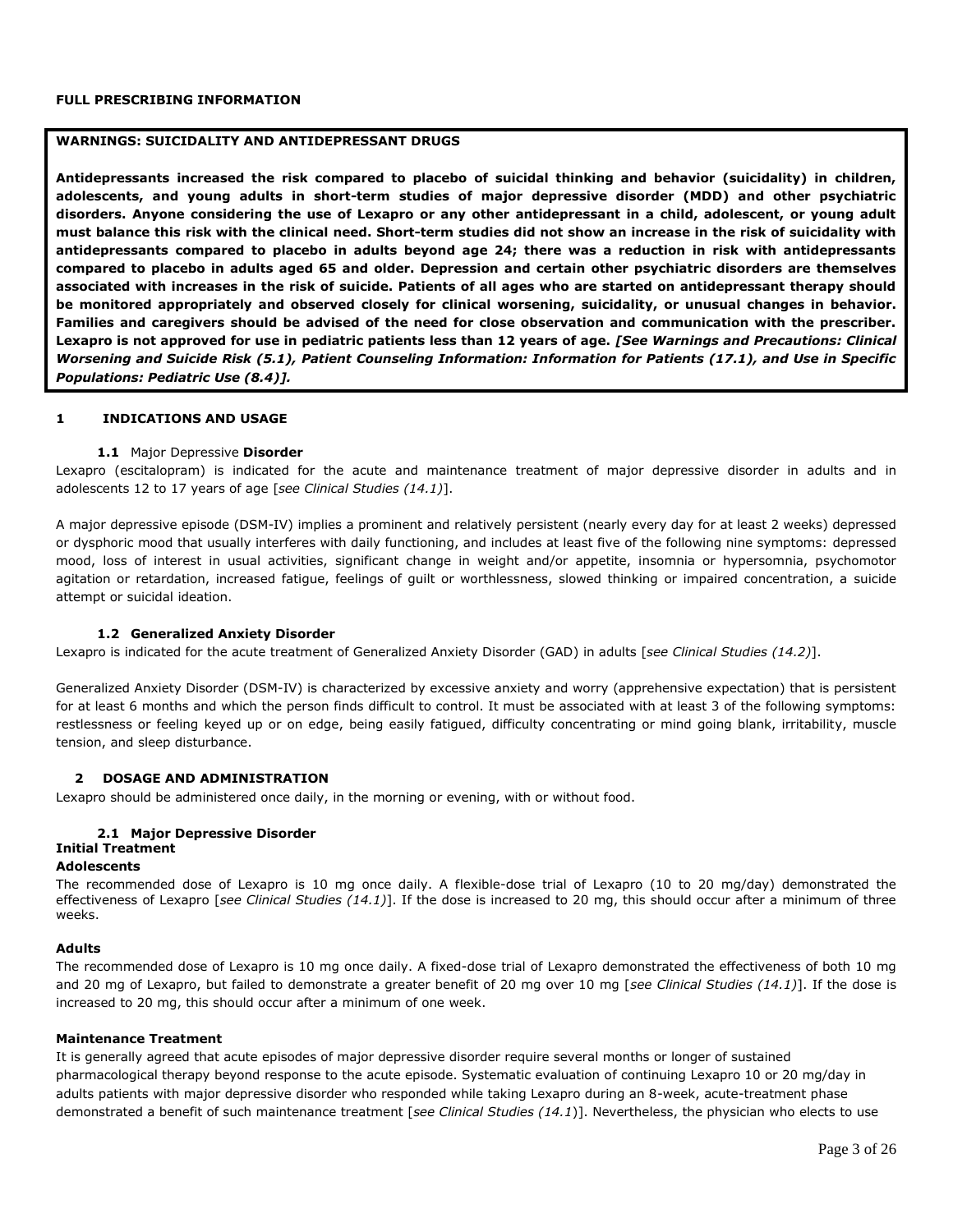Lexapro for extended periods should periodically re-evaluate the long-term usefulness of the drug for the individual patient. Patients should be periodically reassessed to determine the need for maintenance treatment.

# **2.2 Generalized Anxiety Disorder**

# **Initial Treatment**

# **Adults**

The recommended starting dose of Lexapro is 10 mg once daily. If the dose is increased to 20 mg, this should occur after a minimum of one week.

# **Maintenance Treatment**

Generalized anxiety disorder is recognized as a chronic condition. The efficacy of Lexapro in the treatment of GAD beyond 8 weeks has not been systematically studied. The physician who elects to use Lexapro for extended periods should periodically re-evaluate the long-term usefulness of the drug for the individual patient.

# **2.3 Special Populations**

10 mg/day is the recommended dose for most elderly patients and patients with hepatic impairment.

No dosage adjustment is necessary for patients with mild or moderate renal impairment. Lexapro should be used with caution in patients with severe renal impairment.

# **2.4 Discontinuation of Treatment with Lexapro**

Symptoms associated with discontinuation of Lexapro and other SSRIs and SNRIs have been reported [*see Warnings and Precautions (5.3)*]. Patients should be monitored for these symptoms when discontinuing treatment. A gradual reduction in the dose rather than abrupt cessation is recommended whenever possible. If intolerable symptoms occur following a decrease in the dose or upon discontinuation of treatment, then resuming the previously prescribed dose may be considered. Subsequently, the physician may continue decreasing the dose but at a more gradual rate.

# **2.5 Switching a Patient To or From a Monoamine Oxidase Inhibitor (MAOI) Intended to Treat Psychiatric Disorders**

At least 14 days should elapse between discontinuation of an MAOI intended to treat psychiatric disorders and initiation of therapy with Lexapro. Conversely, at least 14 days should be allowed after stopping Lexapro before starting an MAOI intended to treat psychiatric disorders [*see Contraindications (4.1)*].

# **2.6 Use of Lexapro with Other MAOIs such as Linezolid or Methylene Blue**

Do not start Lexapro in a patient who is being treated with linezolid or intravenous methylene blue because there is an increased risk of serotonin syndrome. In a patient who requires more urgent treatment of a psychiatric condition, other interventions, including hospitalization, should be considered *[see Contraindications (4.1)]*.

In some cases, a patient already receiving Lexapro therapy may require urgent treatment with linezolid or intravenous methylene blue. If acceptable alternatives to linezolid or intravenous methylene blue treatment are not available and the potential benefits of linezolid or intravenous methylene blue treatment are judged to outweigh the risks of serotonin syndrome in a particular patient, Lexapro should be stopped promptly, and linezolid or intravenous methylene blue can be administered. The patient should be monitored for symptoms of serotonin syndrome for 2 weeks or until 24 hours after the last dose of linezolid or intravenous methylene blue, whichever comes first. Therapy with Lexapro may be resumed 24 hours after the last dose of linezolid or intravenous methylene blue *[see Warnings and Precautions (5.2)]*.

The risk of administering methylene blue by non-intravenous routes (such as oral tablets or by local injection) or in intravenous doses much lower than 1 mg/kg with Lexapro is unclear. The clinician should, nevertheless, be aware of the possibility of emergent symptoms of serotonin syndrome with such use *[see Warnings and Precautions (5.2)]*.

# **3 DOSAGE FORMS AND STRENGTHS**

# **3.1 Tablets**

Lexapro tablets are film-coated, round tablets containing escitalopram oxalate in strengths equivalent to 5 mg, 10 mg and 20 mg escitalopram base. The 10 and 20 mg tablets are scored. Imprinted with "FL" on one side and either "5", "10", or "20" on the other side according to their respective strengths.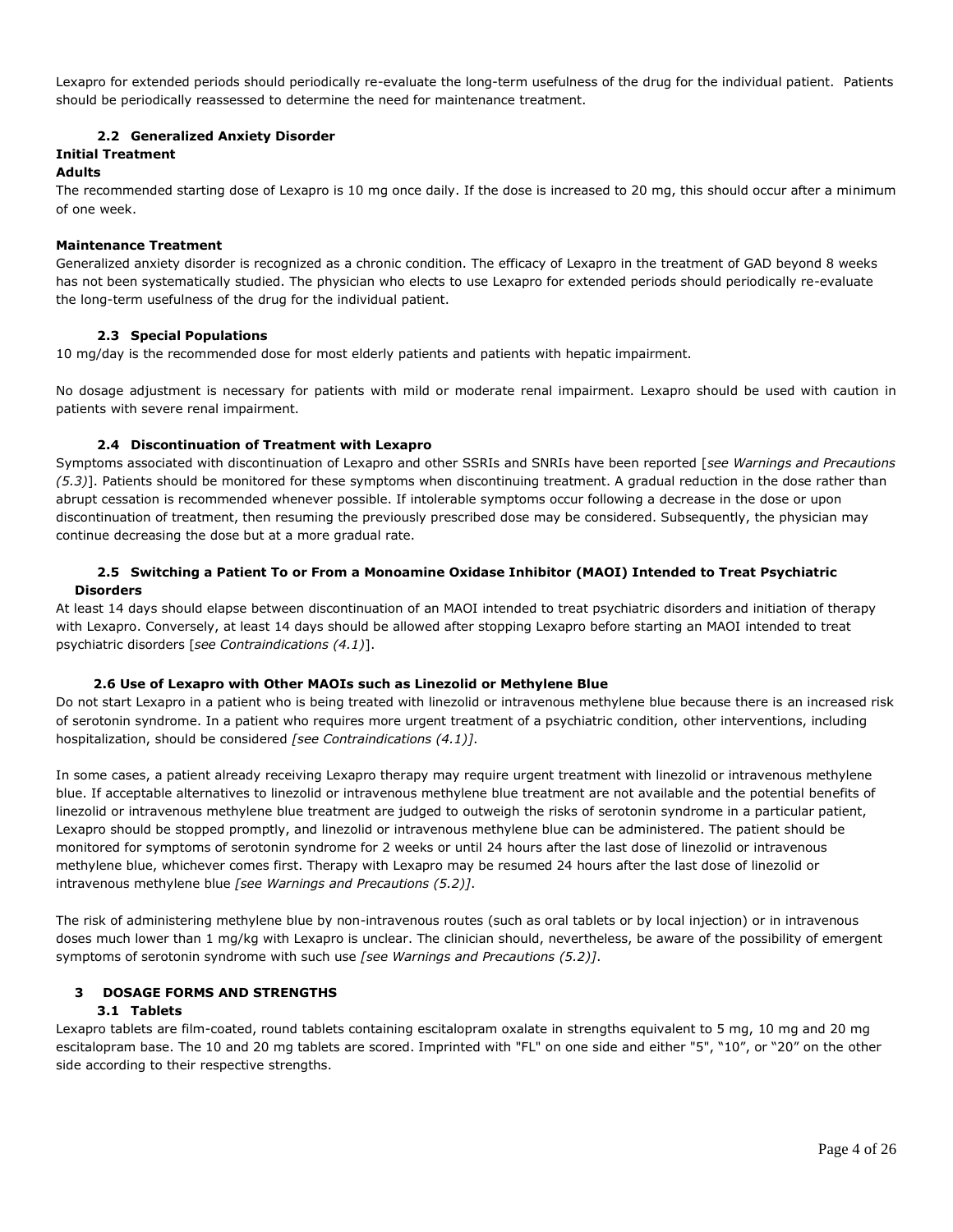# **3.2 Oral Solution**

Lexapro oral solution contains escitalopram oxalate equivalent to 1 mg/mL escitalopram base.

# **4 CONTRAINDICATIONS**

# **4.1 Monoamine Oxidase Inhibitors (MAOIs)**

The use of MAOIs intended to treat psychiatric disorders with Lexapro or within 14 days of stopping treatment with Lexapro is contraindicated because of an increased risk of serotonin syndrome. The use of Lexapro within 14 days of stopping an MAOI intended to treat psychiatric disorders is also contraindicated [*see Dosage and Administration (2.5), and Warnings and Precautions (5.2)*].

Starting Lexapro in a patient who is being treated with MAOIs such as linezolid or intravenous methylene blue is also contraindicated because of an increased risk of serotonin syndrome [*see Dosage and Administration (2.6), and Warnings and Precautions (5.2)*].

# **4.2 Pimozide**

Concomitant use in patients taking pimozide is contraindicated [*see Drug Interactions (7.10)*].

# **4.3 Hypersensitivity to escitalopram or citalopram**

Lexapro is contraindicated in patients with a hypersensitivity to escitalopram or citalopram or any of the inactive ingredients in Lexapro.

# **5 WARNINGS AND PRECAUTIONS**

# **5.1 Clinical Worsening and Suicide Risk**

Patients with major depressive disorder (MDD), both adult and pediatric, may experience worsening of their depression and/or the emergence of suicidal ideation and behavior (suicidality) or unusual changes in behavior, whether or not they are taking antidepressant medications, and this risk may persist until significant remission occurs. Suicide is a known risk of depression and certain other psychiatric disorders, and these disorders themselves are the strongest predictors of suicide. There has been a longstanding concern, however, that antidepressants may have a role in inducing worsening of depression and the emergence of suicidality in certain patients during the early phases of treatment. Pooled analyses of short-term placebo-controlled trials of antidepressant drugs (SSRIs and others) showed that these drugs increase the risk of suicidal thinking and behavior (suicidality) in children, adolescents, and young adults (ages 18-24) with major depressive disorder (MDD) and other psychiatric disorders. Shortterm studies did not show an increase in the risk of suicidality with antidepressants compared to placebo in adults beyond age 24; there was a reduction with antidepressants compared to placebo in adults aged 65 and older.

The pooled analyses of placebo-controlled trials in children and adolescents with MDD, obsessive compulsive disorder (OCD), or other psychiatric disorders included a total of 24 short-term trials of 9 antidepressant drugs in over 4400 patients. The pooled analyses of placebo-controlled trials in adults with MDD or other psychiatric disorders included a total of 295 short-term trials (median duration of 2 months) of 11 antidepressant drugs in over 77,000 patients. There was considerable variation in risk of suicidality among drugs, but a tendency toward an increase in the younger patients for almost all drugs studied. There were differences in absolute risk of suicidality across the different indications, with the highest incidence in MDD. The risk differences (drug vs. placebo), however, were relatively stable within age strata and across indications. These risk differences (drug-placebo difference in the number of cases of suicidality per 1000 patients treated) are provided in **Table 1**.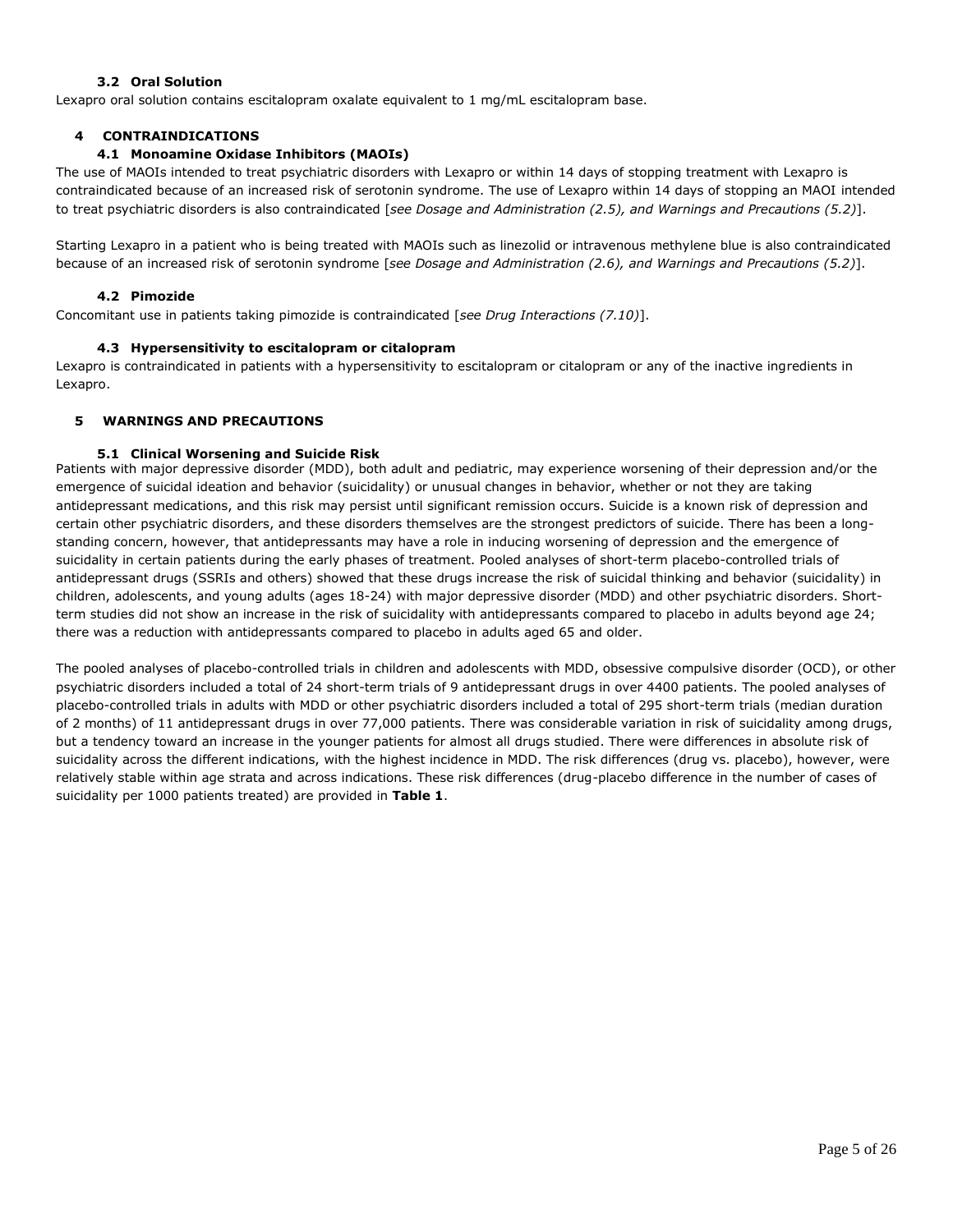| <b>TABLE 1</b>   |                                                                                                         |  |  |
|------------------|---------------------------------------------------------------------------------------------------------|--|--|
| <b>Age Range</b> | Drug-Placebo Difference in Number of<br><b>Cases of Suicidality per 1000 Patients</b><br><b>Treated</b> |  |  |
|                  | Increases Compared to Placebo                                                                           |  |  |
| $<$ 18           | 14 additional cases                                                                                     |  |  |
| $18 - 24$        | 5 additional cases                                                                                      |  |  |
|                  | Decreases Compared to Placebo                                                                           |  |  |
| $25 - 64$        | 1 fewer case                                                                                            |  |  |
| $\geq 65$        | 6 fewer cases                                                                                           |  |  |

No suicides occurred in any of the pediatric trials. There were suicides in the adult trials, but the number was not sufficient to reach any conclusion about drug effect on suicide.

It is unknown whether the suicidality risk extends to longer-term use, i.e., beyond several months. However, there is substantial evidence from placebo-controlled maintenance trials in adults with depression that the use of antidepressants can delay the recurrence of depression.

All patients being treated with antidepressants for any indication should be monitored appropriately and observed closely for clinical worsening, suicidality, and unusual changes in behavior, especially during the initial few months of a course of drug therapy, or at times of dose changes, either increases or decreases.

The following symptoms, anxiety, agitation, panic attacks, insomnia, irritability, hostility, aggressiveness, impulsivity, akathisia (psychomotor restlessness), hypomania, and mania, have been reported in adult and pediatric patients being treated with antidepressants for major depressive disorder as well as for other indications, both psychiatric and nonpsychiatric. Although a causal link between the emergence of such symptoms and either the worsening of depression and/or the emergence of suicidal impulses has not been established, there is concern that such symptoms may represent precursors to emerging suicidality.

Consideration should be given to changing the therapeutic regimen, including possibly discontinuing the medication, in patients whose depression is persistently worse, or who are experiencing emergent suicidality or symptoms that might be precursors to worsening depression or suicidality, especially if these symptoms are severe, abrupt in onset, or were not part of the patient's presenting symptoms.

If the decision has been made to discontinue treatment, medication should be tapered, as rapidly as is feasible, but with recognition that abrupt discontinuation can be associated with certain symptoms [*see Dosage and Administration (2.4)*].

Families and caregivers of patients being treated with antidepressants for major depressive disorder or other indications, both psychiatric and nonpsychiatric, should be alerted about the need to monitor patients for the emergence of agitation, irritability, unusual changes in behavior, and the other symptoms described above, as well as the emergence of suicidality, and to report such symptoms immediately to health care providers. Such monitoring should include daily observation by families and caregivers [*see also Patient Counseling Information (17.1)*].Prescriptions for Lexapro should be written for the smallest quantity of tablets consistent with good patient management, in order to reduce the risk of overdose.

## **Screening Patients for Bipolar Disorder**

A major depressive episode may be the initial presentation of bipolar disorder. It is generally believed (though not established in controlled trials) that treating such an episode with an antidepressant alone may increase the likelihood of precipitation of a mixed/manic episode in patients at risk for bipolar disorder. Whether any of the symptoms described above represent such a conversion is unknown. However, prior to initiating treatment with an antidepressant, patients with depressive symptoms should be adequately screened to determine if they are at risk for bipolar disorder; such screening should include a detailed psychiatric history, including a family history of suicide, bipolar disorder, and depression. It should be noted that Lexapro is not approved for use in treating bipolar depression.

## **5.2 Serotonin Syndrome**

The development of a potentially life-threatening serotonin syndrome has been reported with SNRIs and SSRIs, including Lexapro, alone but particularly with concomitant use of other serotonergic drugs (including triptans, tricyclic antidepressants, fentanyl,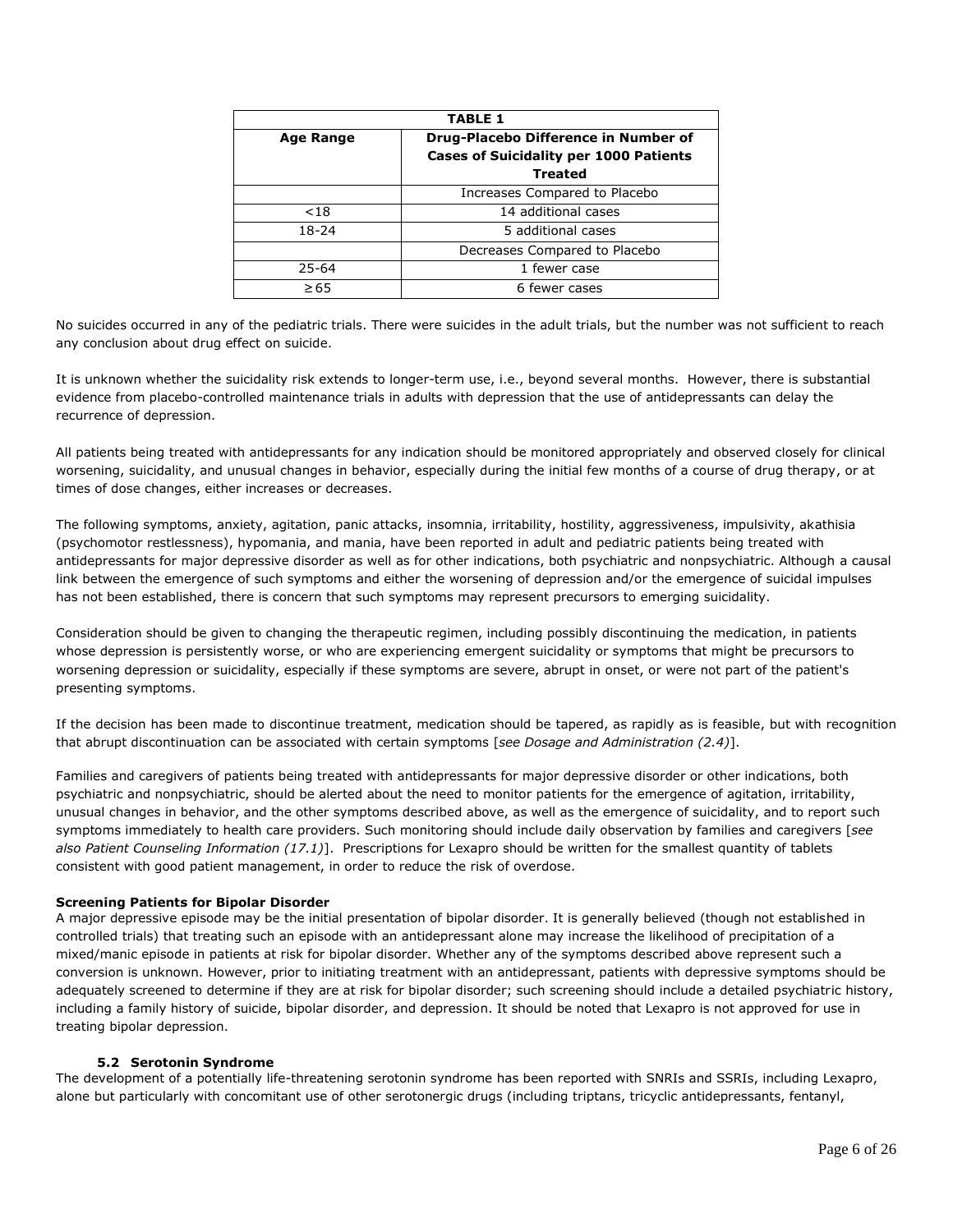lithium, tramadol, tryptophan, buspirone, and St. John's Wort) and with drugs that impair metabolism of serotonin (in particular, MAOIs, both those intended to treat psychiatric disorders and also others, such as linezolid and intravenous methylene blue).

Serotonin syndrome symptoms may include mental status changes (e.g., agitation, hallucinations, delirium, and coma), autonomic instability (e.g., tachycardia, labile blood pressure, dizziness, diaphoresis, flushing, hyperthermia), neuromuscular symptoms (e.g., tremor, rigidity, myoclonus, hyperreflexia, incoordination) seizures, and/or gastrointestinal symptoms (e.g., nausea, vomiting, diarrhea). Patients should be monitored for the emergence of serotonin syndrome.

The concomitant use of Lexapro with MAOIs intended to treat psychiatric disorders is contraindicated. Lexapro should also not be started in a patient who is being treated with MAOIs such as linezolid or intravenous methylene blue. All reports with methylene blue that provided information on the route of administration involved intravenous administration in the dose range of 1 mg/kg to 8 mg/kg. No reports involved the administration of methylene blue by other routes (such as oral tablets or local tissue injection) or at lower doses. There may be circumstances when it is necessary to initiate treatment with an MAOI such as linezolid or intravenous methylene blue in a patient taking Lexapro. Lexapro should be discontinued before initiating treatment with the MAOI [*see Contraindications (4.1) and Dosage and Administration (2.5 and 2.6)*].

If concomitant use of Lexapro with other serotonergic drugs including, triptans, tricyclic antidepressants, fentanyl, lithium, tramadol, buspirone, tryptophan and St. John's Wort is clinically warranted, patients should be made aware of a potential increased risk for serotonin syndrome, particularly during treatment initiation and dose increases.

Treatment with Lexapro and any concomitant serotonergic agents, should be discontinued immediately if the above events occur and supportive symptomatic treatment should be initiated.

# **5.3 Discontinuation of Treatment with Lexapro**

During marketing of Lexapro and other SSRIs and SNRIs (serotonin and norepinephrine reuptake inhibitors), there have been spontaneous reports of adverse events occurring upon discontinuation of these drugs, particularly when abrupt, including the following: dysphoric mood, irritability, agitation, dizziness, sensory disturbances (e.g., paresthesias such as electric shock sensations), anxiety, confusion, headache, lethargy, emotional lability, insomnia, and hypomania. While these events are generally self-limiting, there have been reports of serious discontinuation symptoms.

Patients should be monitored for these symptoms when discontinuing treatment with Lexapro. A gradual reduction in the dose rather than abrupt cessation is recommended whenever possible. If intolerable symptoms occur following a decrease in the dose or upon discontinuation of treatment, then resuming the previously prescribed dose may be considered. Subsequently, the physician may continue decreasing the dose but at a more gradual rate [*see Dosage and Administration (2.4)*].

## **5.4 Seizures**

Although anticonvulsant effects of racemic citalopram have been observed in animal studies, Lexapro has not been systematically evaluated in patients with a seizure disorder. These patients were excluded from clinical studies during the product's premarketing testing. In clinical trials of Lexapro, cases of convulsion have been reported in association with Lexapro treatment. Like other drugs effective in the treatment of major depressive disorder, Lexapro should be introduced with care in patients with a history of seizure disorder.

## **5.5 Activation of Mania/Hypomania**

In placebo-controlled trials of Lexapro in major depressive disorder, activation of mania/hypomania was reported in one (0.1%) of 715 patients treated with Lexapro and in none of the 592 patients treated with placebo. One additional case of hypomania has been reported in association with Lexapro treatment. Activation of mania/hypomania has also been reported in a small proportion of patients with major affective disorders treated with racemic citalopram and other marketed drugs effective in the treatment of major depressive disorder. As with all drugs effective in the treatment of major depressive disorder, Lexapro should be used cautiously in patients with a history of mania.

## **5.6 Hyponatremia**

Hyponatremia may occur as a result of treatment with SSRIs and SNRIs, including Lexapro. In many cases, this hyponatremia appears to be the result of the syndrome of inappropriate antidiuretic hormone secretion (SIADH), and was reversible when Lexapro was discontinued. Cases with serum sodium lower than 110 mmol/L have been reported. Elderly patients may be at greater risk of developing hyponatremia with SSRIs and SNRIs. Also, patients taking diuretics or who are otherwise volume depleted may be at greater risk [*see Geriatric Use (8.5*)]. Discontinuation of Lexapro should be considered in patients with symptomatic hyponatremia and appropriate medical intervention should be instituted.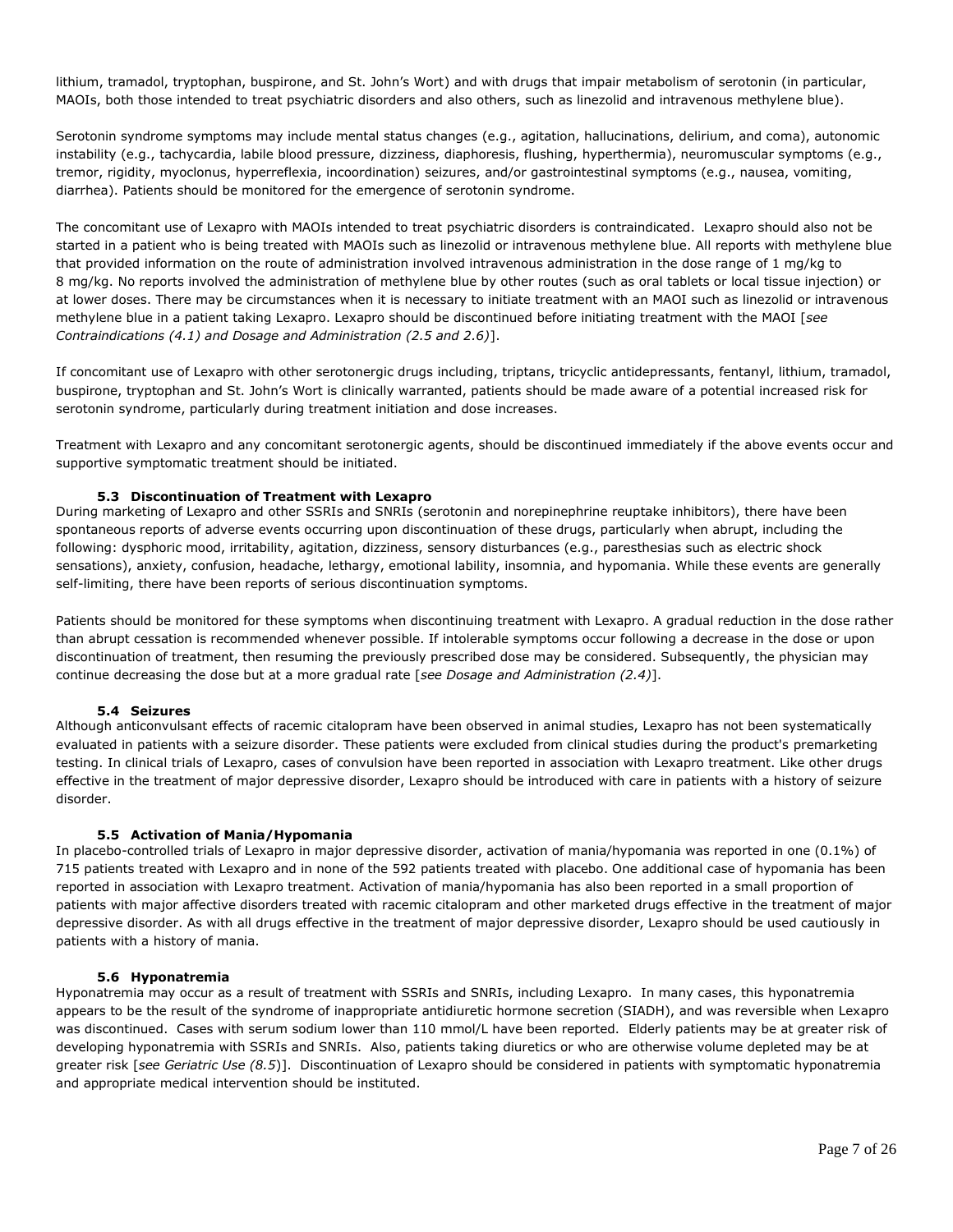Signs and symptoms of hyponatremia include headache, difficulty concentrating, memory impairment, confusion, weakness, and unsteadiness, which may lead to falls. Signs and symptoms associated with more severe and/or acute cases have included hallucination, syncope, seizure, coma, respiratory arrest, and death.

# **5.7 Abnormal Bleeding**

SSRIs and SNRIs, including Lexapro, may increase the risk of bleeding events. Concomitant use of aspirin, nonsteroidal antiinflammatory drugs, warfarin, and other anticoagulants may add to the risk. Case reports and epidemiological studies (case-control and cohort design) have demonstrated an association between use of drugs that interfere with serotonin reuptake and the occurrence of gastrointestinal bleeding. Bleeding events related to SSRIs and SNRIs use have ranged from ecchymoses, hematomas, epistaxis, and petechiae to life-threatening hemorrhages.

Patients should be cautioned about the risk of bleeding associated with the concomitant use of Lexapro and NSAIDs, aspirin, or other drugs that affect coagulation.

# **5.8 Interference with Cognitive and Motor Performance**

In a study in normal volunteers, Lexapro 10 mg/day did not produce impairment of intellectual function or psychomotor performance. Because any psychoactive drug may impair judgment, thinking, or motor skills, however, patients should be cautioned about operating hazardous machinery, including automobiles, until they are reasonably certain that Lexapro therapy does not affect their ability to engage in such activities.

# **5.9 Angle Closure Glaucoma**

Angle Closure Glaucoma: The pupillary dilation that occurs following use of many antidepressant drugs including Lexapro may trigger an angle closure attack in a patient with anatomically narrow angles who does not have a patent iridectomy.

# **5.10 Use in Patients with Concomitant Illness**

Clinical experience with Lexapro in patients with certain concomitant systemic illnesses is limited. Caution is advisable in using Lexapro in patients with diseases or conditions that produce altered metabolism or hemodynamic responses.

Lexapro has not been systematically evaluated in patients with a recent history of myocardial infarction or unstable heart disease. Patients with these diagnoses were generally excluded from clinical studies during the product's premarketing testing.

In subjects with hepatic impairment, clearance of racemic citalopram was decreased and plasma concentrations were increased. The recommended dose of Lexapro in hepatically impaired patients is 10 mg/day [*see Dosage and Administration (2.3)*].

Because escitalopram is extensively metabolized, excretion of unchanged drug in urine is a minor route of elimination. Until adequate numbers of patients with severe renal impairment have been evaluated during chronic treatment with Lexapro, however, it should be used with caution in such patients [*see Dosage and Administration (2.3)*].

# **6 ADVERSE REACTIONS**

## **6.1 Clinical Trials Experience**

Because clinical studies are conducted under widely varying conditions, adverse reaction rates observed in the clinical studies of a drug cannot be directly compared to rates in the clinical studies of another drug and may not reflect the rates observed in practice.

# **Clinical Trial Data Sources**

## **Pediatrics (6 -17 years)**

Adverse events were collected in 576 pediatric patients (286 Lexapro, 290 placebo) with major depressive disorder in double-blind placebo-controlled studies. Safety and effectiveness of Lexapro in pediatric patients less than 12 years of age has not been established.

## **Adults**

Adverse events information for Lexapro was collected from 715 patients with major depressive disorder who were exposed to escitalopram and from 592 patients who were exposed to placebo in double-blind, placebo-controlled trials. An additional 284 patients with major depressive disorder were newly exposed to escitalopram in open-label trials. The adverse event information for Lexapro in patients with GAD was collected from 429 patients exposed to escitalopram and from 427 patients exposed to placebo in double-blind, placebo-controlled trials.

Adverse events during exposure were obtained primarily by general inquiry and recorded by clinical investigators using terminology of their own choosing. Consequently, it is not possible to provide a meaningful estimate of the proportion of individuals experiencing adverse events without first grouping similar types of events into a smaller number of standardized event categories. In the tables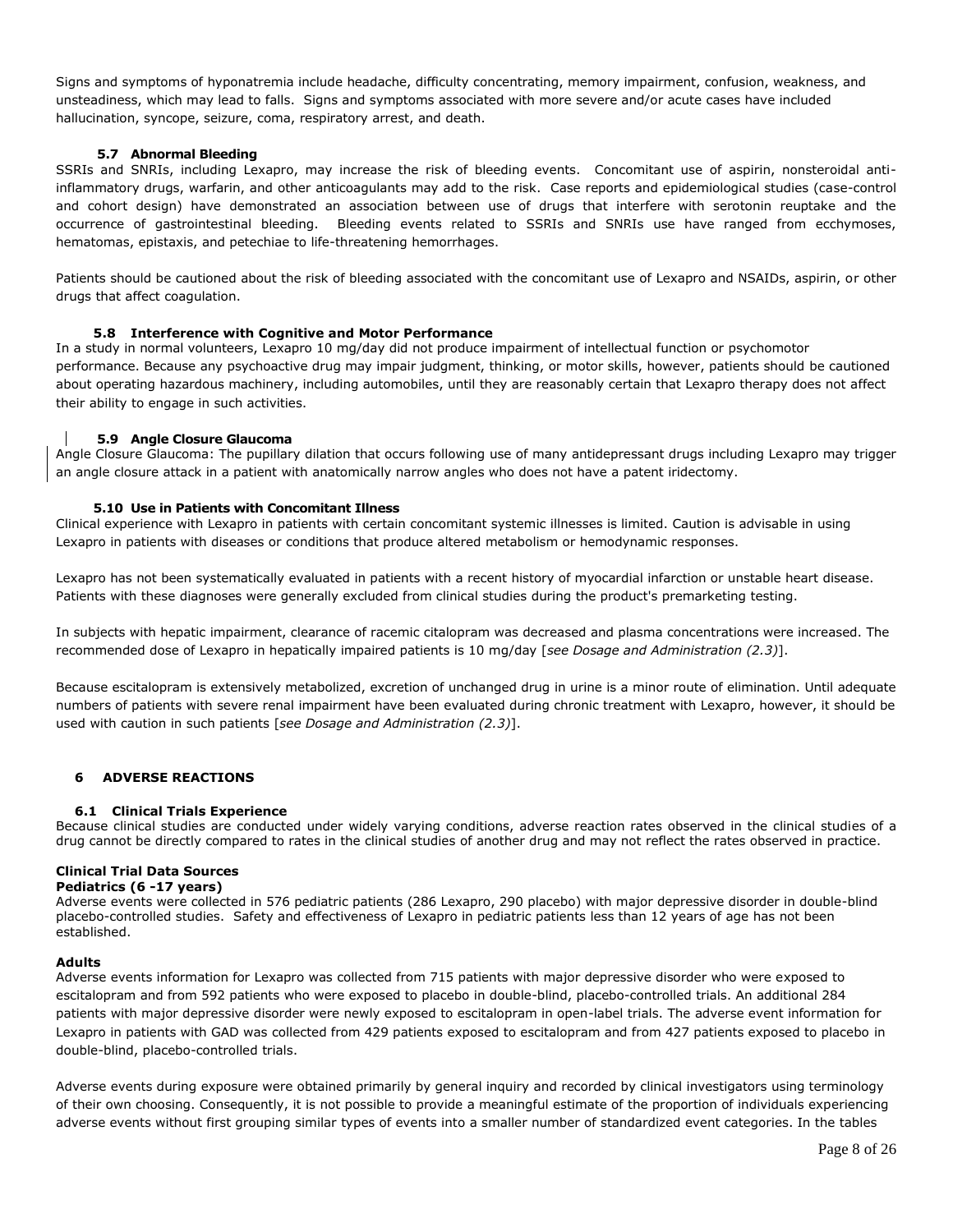and tabulations that follow, standard World Health Organization (WHO) terminology has been used to classify reported adverse events.

The stated frequencies of adverse reactions represent the proportion of individuals who experienced, at least once, a treatmentemergent adverse event of the type listed. An event was considered treatment-emergent if it occurred for the first time or worsened while receiving therapy following baseline evaluation.

## **Adverse Events Associated with Discontinuation of Treatment**

# **Major Depressive Disorder**

# **Pediatrics (6 -17 years)**

Adverse events were associated with discontinuation of 3.5% of 286 patients receiving Lexapro and 1% of 290 patients receiving placebo. The most common adverse event (incidence at least 1% for Lexapro and greater than placebo) associated with discontinuation was insomnia (1% Lexapro, 0% placebo).

# **Adults**

Among the 715 depressed patients who received Lexapro in placebo-controlled trials, 6% discontinued treatment due to an adverse event, as compared to 2% of 592 patients receiving placebo. In two fixed-dose studies, the rate of discontinuation for adverse events in patients receiving 10 mg/day Lexapro was not significantly different from the rate of discontinuation for adverse events in patients receiving placebo. The rate of discontinuation for adverse events in patients assigned to a fixed dose of 20 mg/day Lexapro was 10%, which was significantly different from the rate of discontinuation for adverse events in patients receiving 10 mg/day Lexapro (4%) and placebo (3%). Adverse events that were associated with the discontinuation of at least 1% of patients treated with Lexapro, and for which the rate was at least twice that of placebo, were nausea (2%) and ejaculation disorder (2% of male patients).

# **Generalized Anxiety Disorder**

# **Adults**

Among the 429 GAD patients who received Lexapro 10-20 mg/day in placebo-controlled trials, 8% discontinued treatment due to an adverse event, as compared to 4% of 427 patients receiving placebo. Adverse events that were associated with the discontinuation of at least 1% of patients treated with Lexapro, and for which the rate was at least twice the placebo rate, were nausea (2%), insomnia (1%), and fatigue (1%).

# **Incidence of Adverse Reactions in Placebo-Controlled Clinical Trials**

# **Major Depressive Disorder**

# **Pediatrics (6 -17 years)**

The overall profile of adverse reactions in pediatric patients was generally similar to that seen in adult studies, as shown in Table 2. However, the following adverse reactions (excluding those which appear in Table 2 and those for which the coded terms were uninformative or misleading) were reported at an incidence of at least 2% for Lexapro and greater than placebo: back pain, urinary tract infection, vomiting, and nasal congestion.

## **Adults**

The most commonly observed adverse reactions in Lexapro patients (incidence of approximately 5% or greater and approximately twice the incidence in placebo patients) were insomnia, ejaculation disorder (primarily ejaculatory delay), nausea, sweating increased, fatigue, and somnolence.

Table 2 enumerates the incidence, rounded to the nearest percent, of treatment-emergent adverse events that occurred among 715 depressed patients who received Lexapro at doses ranging from 10 to 20 mg/day in placebo-controlled trials. Events included are those occurring in 2% or more of patients treated with Lexapro and for which the incidence in patients treated with Lexapro was greater than the incidence in placebo-treated patients.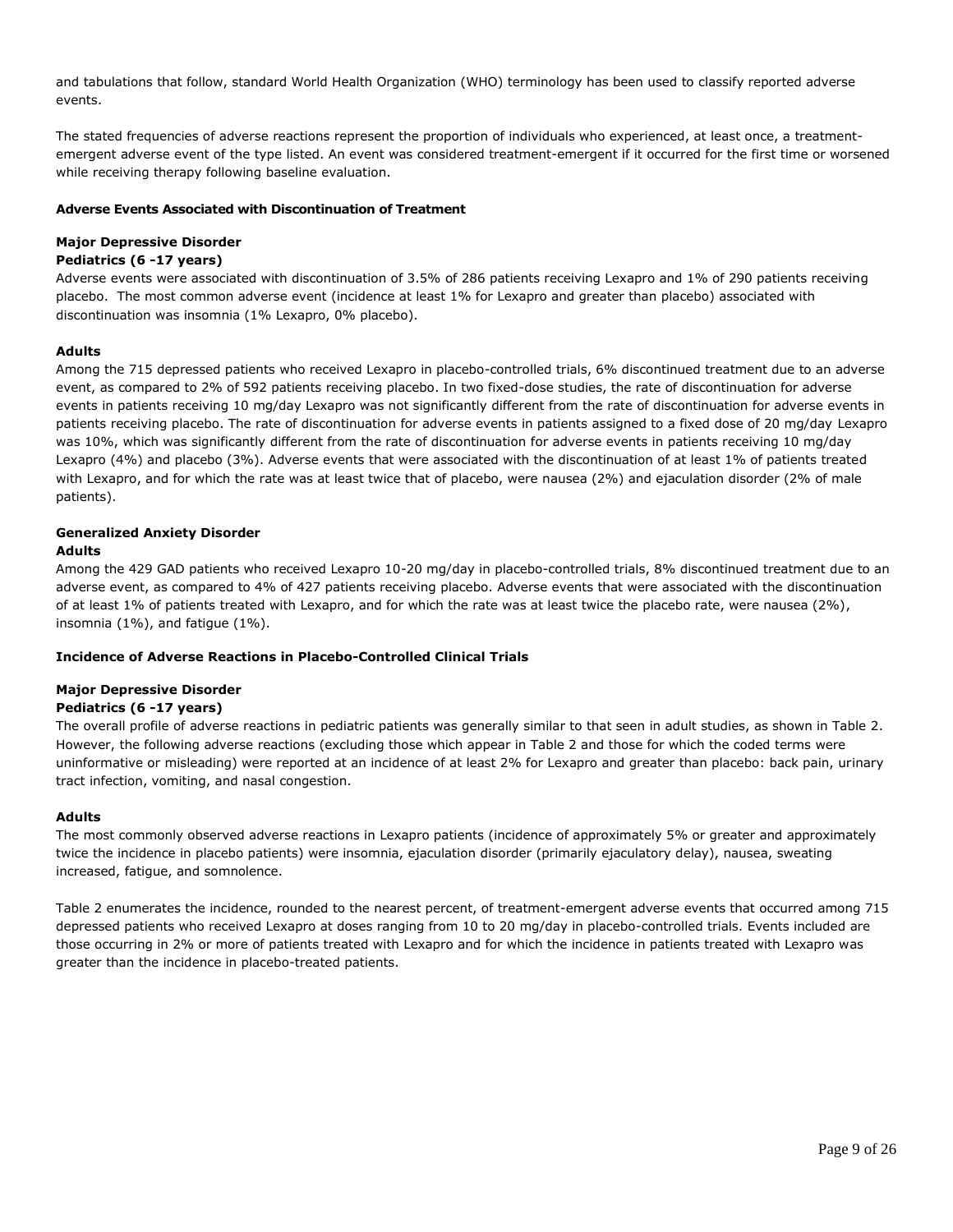| <b>TABLE 2</b>                                                                                                                                   |                            |                            |  |
|--------------------------------------------------------------------------------------------------------------------------------------------------|----------------------------|----------------------------|--|
| Treatment-Emergent Adverse Reactions observed with a frequency of $\geq 2\%$<br>and greater than placebo for<br><b>Major Depressive Disorder</b> |                            |                            |  |
| <b>Adverse Reaction</b>                                                                                                                          | Lexapro                    | <b>Placebo</b>             |  |
|                                                                                                                                                  | $(N=715)$<br>$\frac{0}{0}$ | $(N=592)$<br>$\frac{0}{0}$ |  |
| <b>Autonomic Nervous System Disorders</b>                                                                                                        |                            |                            |  |
| Drv Mouth                                                                                                                                        | 6%                         | 5%                         |  |
| Sweating Increased                                                                                                                               | 5%                         | 2%                         |  |
| <b>Central &amp; Peripheral Nervous System Disorders</b>                                                                                         |                            |                            |  |
| <b>Dizziness</b>                                                                                                                                 | 5%                         | 3%                         |  |
| <b>Gastrointestinal Disorders</b>                                                                                                                |                            |                            |  |
| Nausea                                                                                                                                           | 15%                        | 7%                         |  |
| Diarrhea                                                                                                                                         | 8%                         | 5%                         |  |
| Constipation                                                                                                                                     | 3%                         | $1\%$                      |  |
| Indigestion                                                                                                                                      | 3%                         | $1\%$                      |  |
| Abdominal Pain                                                                                                                                   | 2%                         | $1\%$                      |  |
| General                                                                                                                                          |                            |                            |  |
| Influenza-like Symptoms                                                                                                                          | 5%                         | 4%                         |  |
| Fatigue                                                                                                                                          | 5%                         | 2%                         |  |
| <b>Psychiatric Disorders</b>                                                                                                                     |                            |                            |  |
| Insomnia                                                                                                                                         | 9%                         | 4%                         |  |
| Somnolence                                                                                                                                       | 6%                         | 2%                         |  |
| Appetite Decreased                                                                                                                               | 3%                         | $1\%$                      |  |
| Libido Decreased                                                                                                                                 | 3%                         | $1\%$                      |  |
| <b>Respiratory System Disorders</b>                                                                                                              |                            |                            |  |
| <b>Rhinitis</b>                                                                                                                                  | 5%                         | 4%                         |  |
| <b>Sinusitis</b>                                                                                                                                 | 3%                         | 2%                         |  |
| <b>Urogenital</b>                                                                                                                                |                            |                            |  |
| Ejaculation Disorder <sup>1,2</sup>                                                                                                              | 9%                         | $< 1\%$                    |  |
| Impotence <sup>2</sup>                                                                                                                           | 3%                         | $< 1\%$                    |  |
| Anorgasmia <sup>3</sup>                                                                                                                          | 2%                         | $< 1\%$                    |  |

<sup>1</sup>Primarily ejaculatory delay.

<sup>2</sup>Denominator used was for males only (N=225 Lexapro; N=188 placebo). <sup>3</sup>Denominator used was for females only (N=490 Lexapro; N=404 placebo).

# **Generalized Anxiety Disorder**

# **Adults**

The most commonly observed adverse reactions in Lexapro patients (incidence of approximately 5% or greater and approximately twice the incidence in placebo patients) were nausea, ejaculation disorder (primarily ejaculatory delay), insomnia, fatigue, decreased libido, and anorgasmia.

**Table 3** enumerates the incidence, rounded to the nearest percent of treatment-emergent adverse events that occurred among 429 GAD patients who received Lexapro 10 to 20 mg/day in placebo-controlled trials. Events included are those occurring in 2% or more of patients treated with Lexapro and for which the incidence in patients treated with Lexapro was greater than the incidence in placebo-treated patients.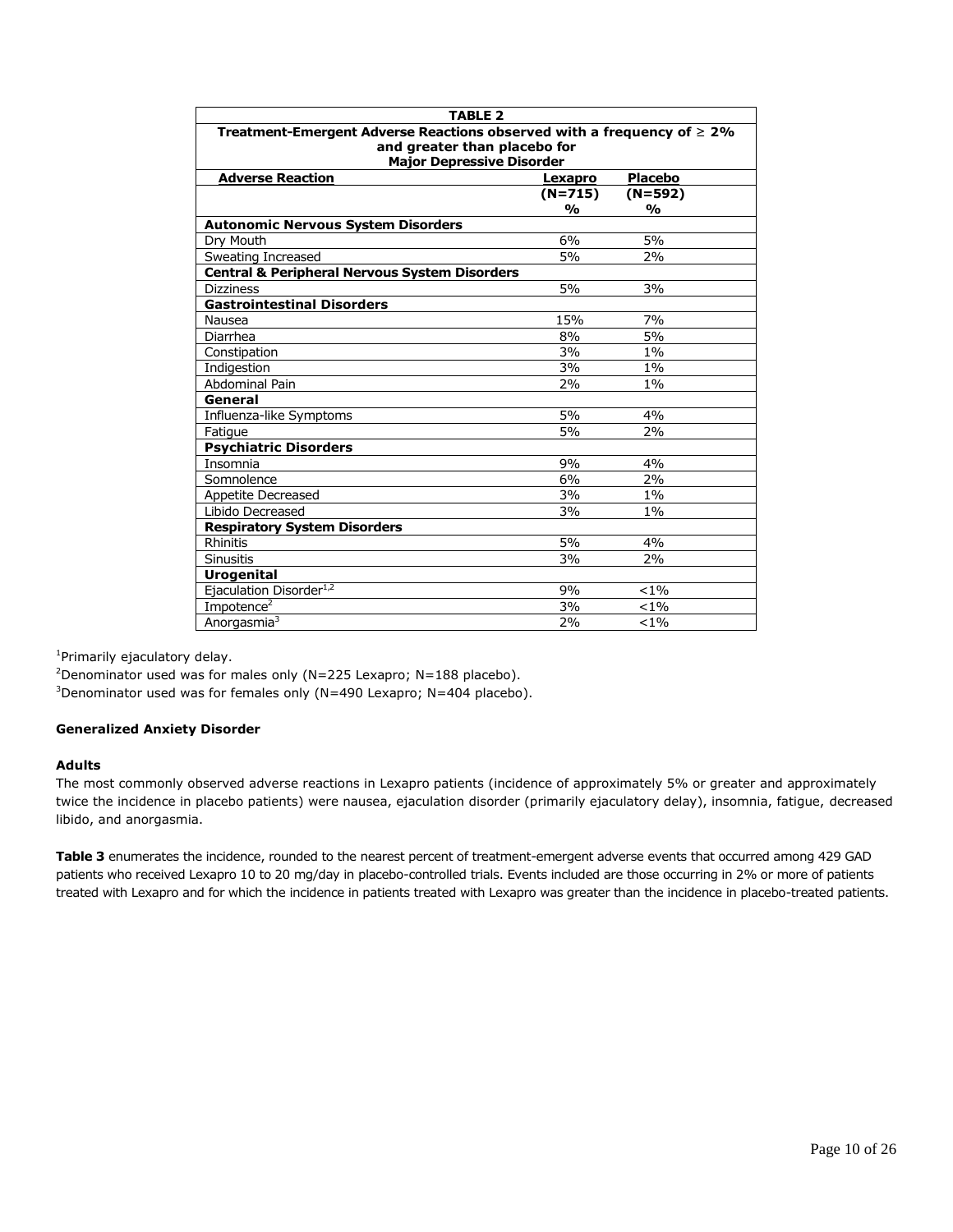| <b>TABLE 3</b>                                                                   |           |                |  |
|----------------------------------------------------------------------------------|-----------|----------------|--|
| Treatment-Emergent Adverse Reactions observed with a frequency of $\geq 2\%$ and |           |                |  |
| greater than placebo for Generalized Anxiety Disorder                            |           |                |  |
| <b>Adverse Reactions</b>                                                         | Lexapro   | <b>Placebo</b> |  |
|                                                                                  | $(N=429)$ | $(N=427)$      |  |
|                                                                                  | %         | $\frac{0}{0}$  |  |
| <b>Autonomic Nervous System Disorders</b>                                        |           |                |  |
| Drv Mouth                                                                        | 9%        | 5%             |  |
| Sweating Increased                                                               | 4%        | 1%             |  |
| <b>Central &amp; Peripheral Nervous System Disorders</b>                         |           |                |  |
| Headache                                                                         | 24%       | 17%            |  |
| Paresthesia                                                                      | 2%        | $1\%$          |  |
| <b>Gastrointestinal Disorders</b>                                                |           |                |  |
| Nausea                                                                           | 18%       | 8%             |  |
| Diarrhea                                                                         | 8%        | 6%             |  |
| Constipation                                                                     | 5%        | 4%             |  |
| Indigestion                                                                      | 3%        | 2%             |  |
| Vomiting                                                                         | 3%        | $1\%$          |  |
| Abdominal Pain                                                                   | 2%        | $1\%$          |  |
| Flatulence                                                                       | 2%        | $1\%$          |  |
| Toothache                                                                        | 2%        | 0%             |  |
| General                                                                          |           |                |  |
| Fatigue                                                                          | 8%        | 2%             |  |
| Influenza-like Symptoms                                                          | 5%        | 4%             |  |
| <b>Musculoskeletal System Disorder</b>                                           |           |                |  |
| Neck/Shoulder Pain                                                               | 3%        | $1\%$          |  |
| <b>Psychiatric Disorders</b>                                                     |           |                |  |
| Somnolence                                                                       | 13%       | 7%             |  |
| Insomnia                                                                         | 12%       | 6%             |  |
| Libido Decreased                                                                 | 7%        | 2%             |  |
| Dreaming Abnormal                                                                | 3%        | 2%             |  |
| Appetite Decreased                                                               | 3%        | 1%             |  |
| Lethargy                                                                         | 3%        | $1\%$          |  |
| <b>Respiratory System Disorders</b>                                              |           |                |  |
| Yawning                                                                          | 2%        | 1%             |  |
| <b>Urogenital</b>                                                                |           |                |  |
| Ejaculation Disorder <sup>1,2</sup>                                              | 14%       | 2%             |  |
| Anorgasmia <sup>3</sup>                                                          | 6%        | ${<}1\%$       |  |
| Menstrual Disorder                                                               | 2%        | $1\%$          |  |

<sup>1</sup>Primarily ejaculatory delay.

<sup>2</sup>Denominator used was for males only (N=182 Lexapro; N=195 placebo). <sup>3</sup>Denominator used was for females only (N=247 Lexapro; N=232 placebo).

# **Dose Dependency of Adverse Reactions**

The potential dose dependency of common adverse reactions (defined as an incidence rate of ≥5% in either the 10 mg or 20 mg Lexapro groups) was examined on the basis of the combined incidence of adverse reactions in two fixed-dose trials. The overall incidence rates of adverse events in 10 mg Lexapro-treated patients (66%) was similar to that of the placebo-treated patients (61%), while the incidence rate in 20 mg/day Lexapro-treated patients was greater (86%). Table 4 shows common adverse reactions that occurred in the 20 mg/day Lexapro group with an incidence that was approximately twice that of the 10 mg/day Lexapro group and approximately twice that of the placebo group.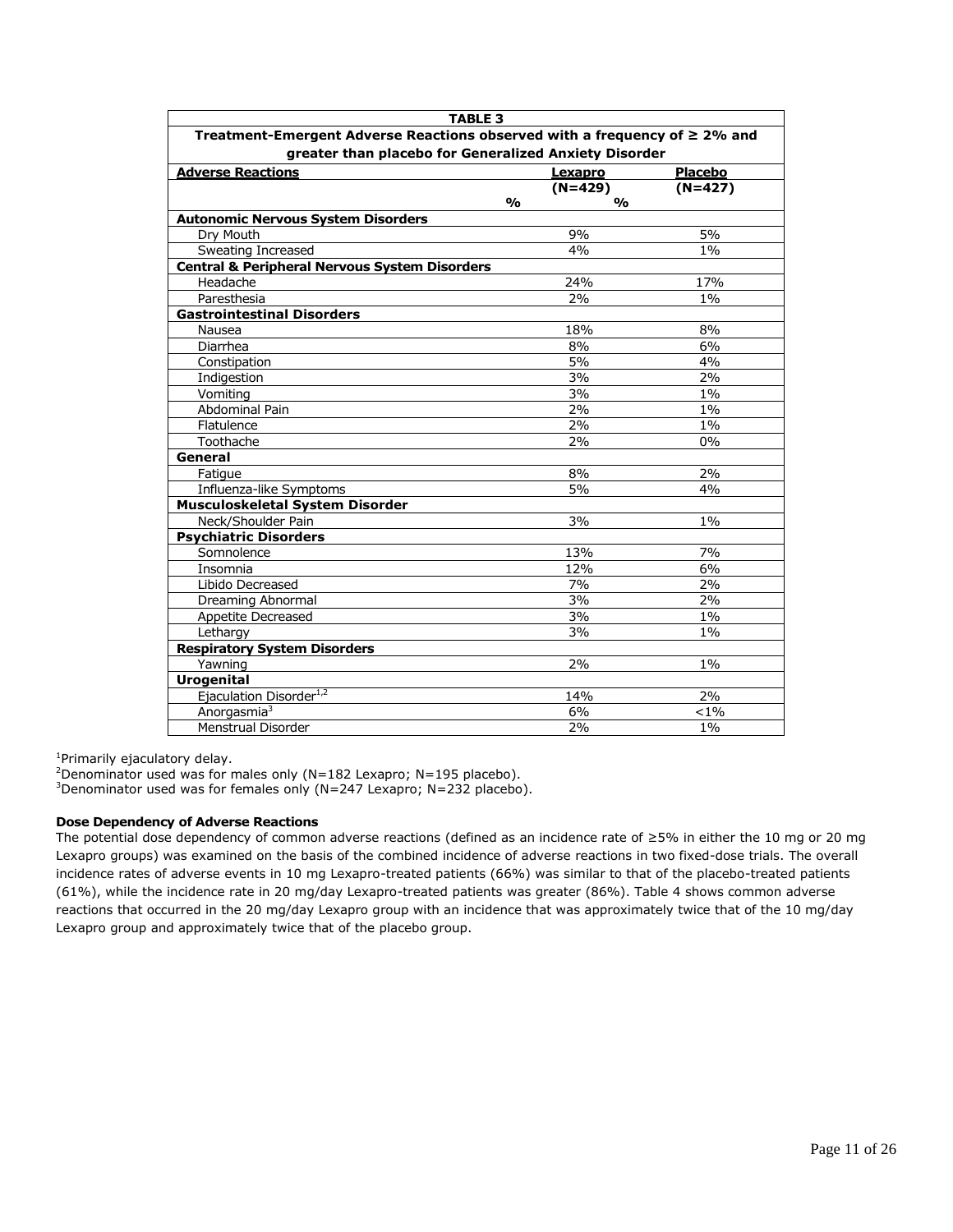| TABLE 4                                                                                           |                |           |                |
|---------------------------------------------------------------------------------------------------|----------------|-----------|----------------|
| <b>Incidence of Common Adverse Reactions in Patients with Major</b><br><b>Depressive Disorder</b> |                |           |                |
| <b>Adverse Reaction</b>                                                                           | <b>Placebo</b> | 10 mg/day | 20 mg/day      |
|                                                                                                   | (N=311)        | Lexapro   | <b>Lexapro</b> |
|                                                                                                   |                | $(N=310)$ | $(N=125)$      |
| <b>Insomnia</b>                                                                                   | 4%             | 7%        | 14%            |
| Diarrhea                                                                                          | 5%             | 6%        | 14%            |
| <b>Dry Mouth</b>                                                                                  | 3%             | 4%        | 9%             |
| <b>Somnolence</b>                                                                                 | $1\%$          | $4\%$     | 9%             |
| <b>Dizziness</b>                                                                                  | 2%             | 4%        | 7%             |
| <b>Sweating</b>                                                                                   | $< 1\%$        | 3%        | 8%             |
| <b>Increased</b>                                                                                  |                |           |                |
| <b>Constipation</b>                                                                               | $1\%$          | 3%        | 6%             |
| <b>Fatique</b>                                                                                    | 2%             | 2%        | 6%             |
| <b>Indigestion</b>                                                                                | $1\%$          | 2%        | 6%             |

# **Male and Female Sexual Dysfunction with SSRIs**

Although changes in sexual desire, sexual performance, and sexual satisfaction often occur as manifestations of a psychiatric disorder, they may also be a consequence of pharmacologic treatment. In particular, some evidence suggests that SSRIs can cause such untoward sexual experiences.

Reliable estimates of the incidence and severity of untoward experiences involving sexual desire, performance, and satisfaction are difficult to obtain, however, in part because patients and physicians may be reluctant to discuss them. Accordingly, estimates of the incidence of untoward sexual experience and performance cited in product labeling are likely to underestimate their actual incidence.

| <b>TABLE 5</b>                                                         |                 |                |  |
|------------------------------------------------------------------------|-----------------|----------------|--|
| Incidence of Sexual Side Effects in Placebo-Controlled Clinical Trials |                 |                |  |
| <b>Adverse Event</b>                                                   | Lexapro         | <b>Placebo</b> |  |
|                                                                        | In Males Only   |                |  |
|                                                                        | (N=407)         | (N=383)        |  |
| Ejaculation Disorder                                                   |                 |                |  |
| (primarily ejaculatory delay)                                          | 12%             | $1\%$          |  |
| Libido Decreased                                                       | 6%              | 2%             |  |
| Impotence                                                              | 2%              | $< 1\%$        |  |
|                                                                        | In Females Only |                |  |
|                                                                        | (N=737)         | (N=636)        |  |
| Libido Decreased                                                       | 3%              | $1\%$          |  |
| Anorgasmia                                                             | 3%              | $< 1\%$        |  |

There are no adequately designed studies examining sexual dysfunction with escitalopram treatment.

Priapism has been reported with all SSRIs.

While it is difficult to know the precise risk of sexual dysfunction associated with the use of SSRIs, physicians should routinely inquire about such possible side effects.

#### **Vital Sign Changes**

Lexapro and placebo groups were compared with respect to (1) mean change from baseline in vital signs (pulse, systolic blood pressure, and diastolic blood pressure) and (2) the incidence of patients meeting criteria for potentially clinically significant changes from baseline in these variables. These analyses did not reveal any clinically important changes in vital signs associated with Lexapro treatment. In addition, a comparison of supine and standing vital sign measures in subjects receiving Lexapro indicated that Lexapro treatment is not associated with orthostatic changes.

## **Weight Changes**

Patients treated with Lexapro in controlled trials did not differ from placebo-treated patients with regard to clinically important change in body weight.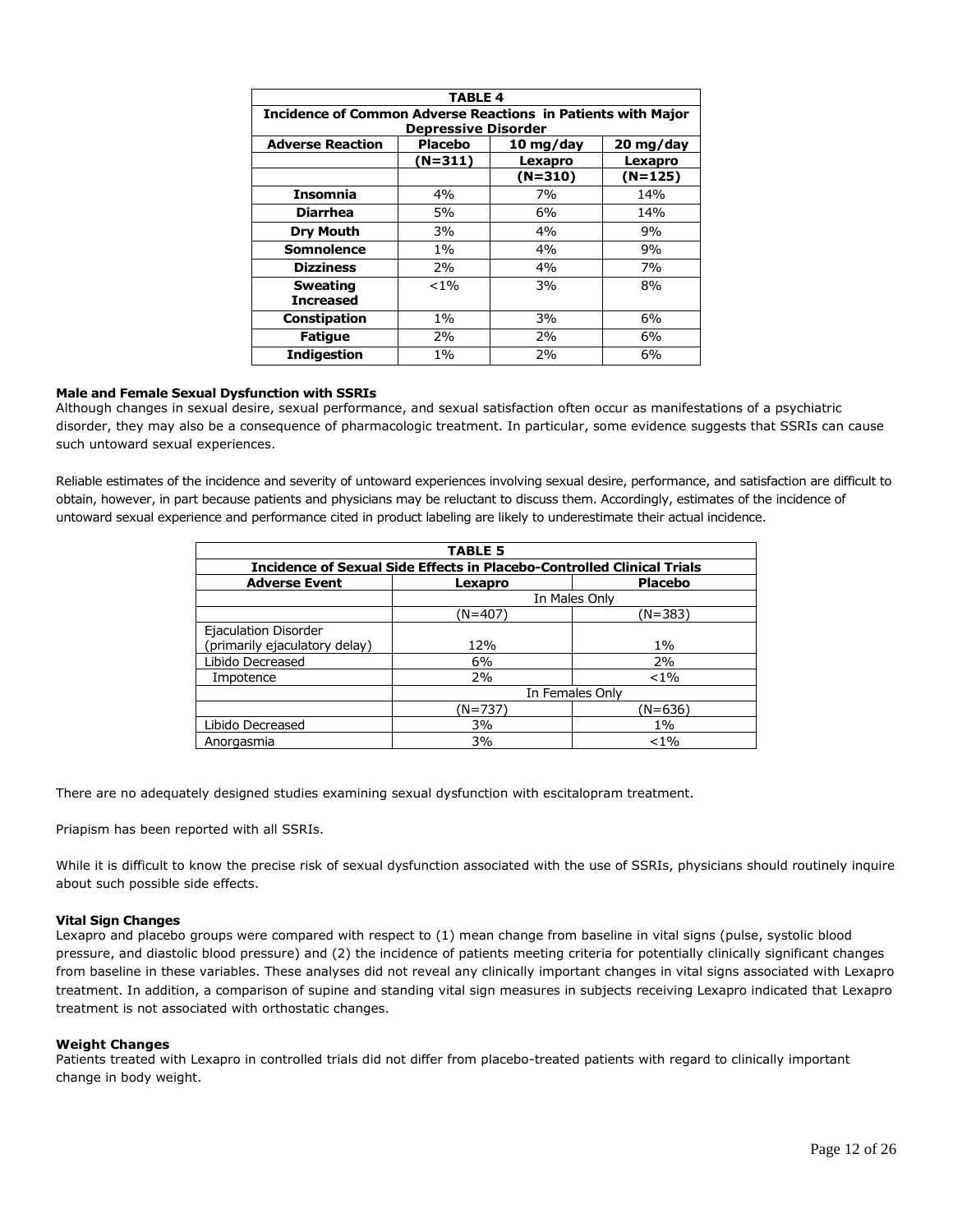# **Laboratory Changes**

Lexapro and placebo groups were compared with respect to (1) mean change from baseline in various serum chemistry, hematology, and urinalysis variables, and (2) the incidence of patients meeting criteria for potentially clinically significant changes from baseline in these variables. These analyses revealed no clinically important changes in laboratory test parameters associated with Lexapro treatment.

# **ECG Changes**

Electrocardiograms from Lexapro (N=625) and placebo (N=527) groups were compared with respect to outliers defined as subjects with QTc changes over 60 msec from baseline or absolute values over 500 msec post-dose, and subjects with heart rate increases to over 100 bpm or decreases to less than 50 bpm with a 25% change from baseline (tachycardic or bradycardic outliers, respectively). None of the patients in the Lexapro group had a QTcF interval >500 msec or a prolongation >60 msec compared to 0.2% of patients in the placebo group. The incidence of tachycardic outliers was 0.2% in the Lexapro and the placebo group. The incidence of bradycardic outliers was 0.5% in the Lexapro group and 0.2% in the placebo group.

QTcF interval was evaluated in a randomized, placebo and active (moxifloxacin 400 mg) controlled cross-over, escalating multipledose study in 113 healthy subjects. The maximum mean (95% upper confidence bound) difference from placebo arm were 4.5 (6.4) and 10.7 (12.7) msec for 10 mg and supratherapeutic 30 mg escitalopram given once daily, respectively. Based on the established exposure-response relationship, the predicted QTcF change from placebo arm (95% confidence interval) under the  $C_{\text{max}}$  for the dose of 20 mg is 6.6 (7.9) msec. Escitalopram 30 mg given once daily resulted in mean C<sub>max</sub> of 1.7-fold higher than the mean C<sub>max</sub> for the maximum recommended therapeutic dose at steady state (20 mg). The exposure under supratherapeutic 30 mg dose is similar to the steady state concentrations expected in CYP2C19 poor metabolizers following a therapeutic dose of 20 mg.

## **Other Reactions Observed During the Premarketing Evaluation of Lexapro**

Following is a list of treatment-emergent adverse events, as defined in the introduction to the **ADVERSE REACTIONS** section, reported by the 1428 patients treated with Lexapro for periods of up to one year in double-blind or open-label clinical trials during its premarketing evaluation. The listing does not include those events already listed in **Tables 2 & 3**, those events for which a drug cause was remote and at a rate less than 1% or lower than placebo, those events which were so general as to be uninformative, and those events reported only once which did not have a substantial probability of being acutely life threatening. Events are categorized by body system. Events of major clinical importance are described in the Warnings and Precautions section (5).

Cardiovascular - hypertension, palpitation.

Central and Peripheral Nervous System Disorders - light-headed feeling, migraine.

Gastrointestinal Disorders - abdominal cramp, heartburn, gastroenteritis.

General - allergy, chest pain, fever, hot flushes, pain in limb.

Metabolic and Nutritional Disorders - increased weight.

Musculoskeletal System Disorders - arthralgia, myalgia jaw stiffness.

Psychiatric Disorders - appetite increased, concentration impaired, irritability.

Reproductive Disorders/Female - menstrual cramps, menstrual disorder.

Respiratory System Disorders - bronchitis, coughing, nasal congestion, sinus congestion, sinus headache.

Skin and Appendages Disorders - rash.

Special Senses - vision blurred, tinnitus.

Urinary System Disorders - urinary frequency, urinary tract infection.

## **6.2 Post-Marketing Experience**

## **Adverse Reactions Reported Subsequent to the Marketing of Escitalopram**

The following additional adverse reactions have been identified from spontaneous reports of escitalopram received worldwide. These adverse reactions have been chosen for inclusion because of a combination of seriousness, frequency of reporting, or potential causal connection to escitalopram and have not been listed elsewhere in labeling. However, because these adverse reactions were reported voluntarily from a population of uncertain size, it is not always possible to reliably estimate their frequency or establish a causal relationship to drug exposure. These events include:

Blood and Lymphatic System Disorders: anemia, agranulocytis, aplastic anemia, hemolytic anemia, idiopathic thrombocytopenia purpura, leukopenia, thrombocytopenia.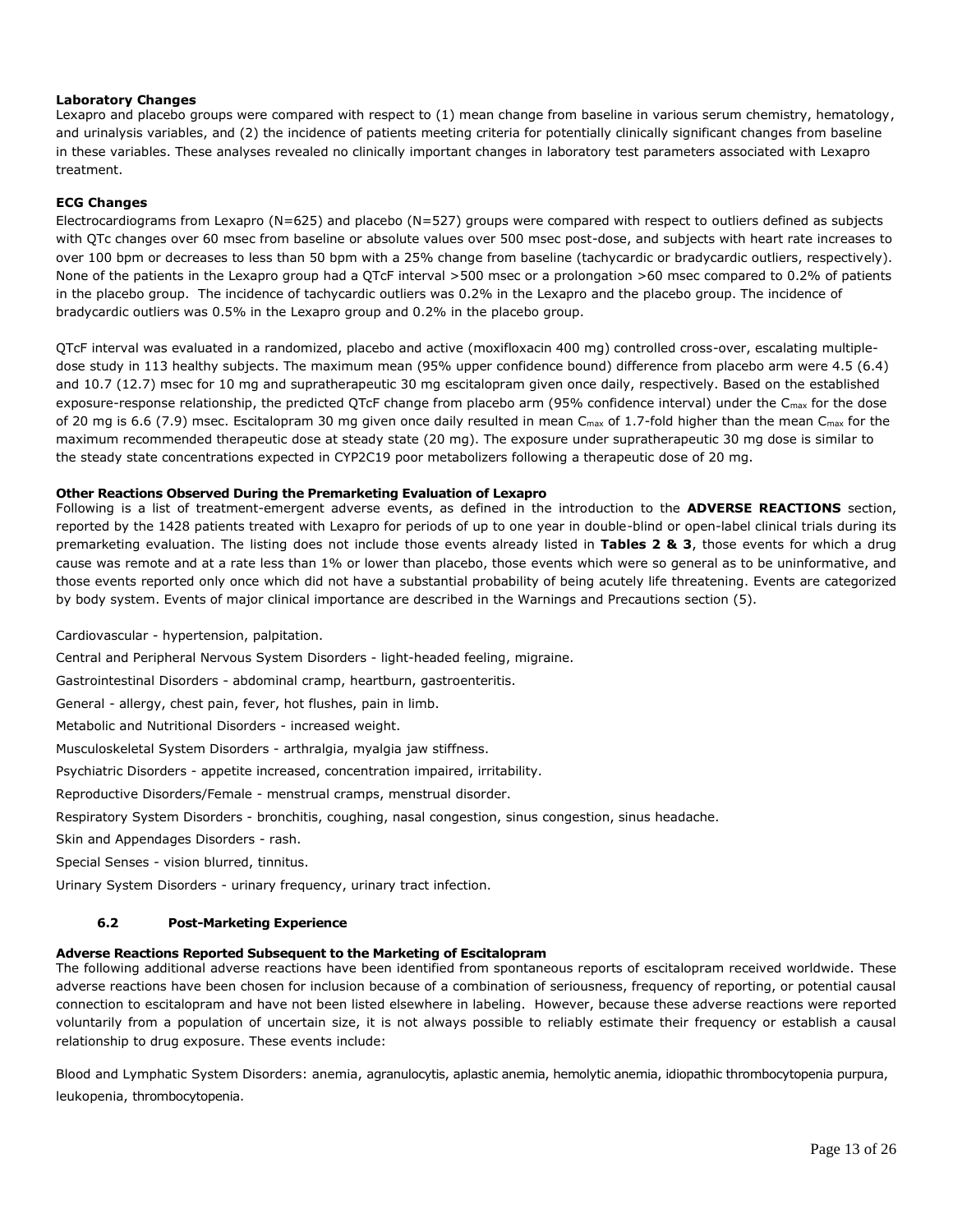Cardiac Disorders: atrial fibrillation, bradycardia, cardiac failure, myocardial infarction, tachycardia, torsade de pointes, ventricular arrhythmia, ventricular tachycardia.

Ear and labyrinth disorders: vertigo

Endocrine Disorders: diabetes mellitus, hyperprolactinemia, SIADH.

Eye Disorders: angle closure glaucoma, diplopia, mydriasis, visual disturbance.

Gastrointestinal Disorder: dysphagia, gastrointestinal hemorrhage, gastroesophageal reflux, pancreatitis, rectal hemorrhage.

General Disorders and Administration Site Conditions: abnormal gait, asthenia, edema, fall, feeling abnormal, malaise.

Hepatobiliary Disorders: fulminant hepatitis, hepatic failure, hepatic necrosis, hepatitis.

Immune System Disorders: allergic reaction, anaphylaxis.

Investigations: bilirubin increased, decreased weight, electrocardiogram QT prolongation, hepatic enzymes increased,

hypercholesterolemia, INR increased, prothrombin decreased.

Metabolism and Nutrition Disorders: hyperglycemia, hypoglycemia, hypokalemia, hyponatremia.

Musculoskeletal and Connective Tissue Disorders: muscle cramp, muscle stiffness, muscle weakness, rhabdomyolysis.

Nervous System Disorders: akathisia, amnesia, ataxia, choreoathetosis, cerebrovascular accident, dysarthria, dyskinesia, dystonia,

extrapyramidal disorders, grand mal seizures (or convulsions), hypoaesthesia, myoclonus, nystagmus, Parkinsonism, restless legs,

seizures, syncope, tardive dyskinesia, tremor.

Pregnancy, Puerperium and Perinatal Conditions: spontaneous abortion.

Psychiatric Disorders: acute psychosis, aggression, agitation, anger, anxiety, apathy, completed suicide, confusion, depersonalization, depression aggravated, delirium, delusion, disorientation, feeling unreal, hallucinations (visual and auditory), mood swings, nervousness, nightmare, panic reaction, paranoia, restlessness, self-harm or thoughts of self-harm, suicide attempt, suicidal ideation, suicidal tendency.

Renal and Urinary Disorders: acute renal failure, dysuria, urinary retention.

Reproductive System and Breast Disorders: menorrhagia, priapism.

Respiratory, Thoracic and Mediastinal Disorders: dyspnea, epistaxis, pulmonary embolism, pulmonary hypertension of the newborn.

Skin and Subcutaneous Tissue Disorders: alopecia, angioedema, dermatitis, ecchymosis, erythema multiforme, photosensitivity reaction,

Stevens Johnson Syndrome, toxic epidermal necrolysis, urticaria.

Vascular Disorders: deep vein thrombosis, flushing, hypertensive crisis, hypotension, orthostatic hypotension, phlebitis, thrombosis.

# **7 DRUG INTERACTIONS**

#### **7.1 Monoamine Oxidase Inhibitors (MAOIs)**

[See Dosage and Administration (2.5 and 2.6), Contraindications (4.1) and Warnings and Precautions (5.2*)*].

## **7.2 Serotonergic Drugs**

[See Dosage and Administration (2.5 and 2.6), Contraindications (4.1) and Warnings and Precautions (5.2)].

## **7.3 Triptans**

There have been rare postmarketing reports of serotonin syndrome with use of an SSRI and a triptan. If concomitant treatment of Lexapro with a triptan is clinically warranted, careful observation of the patient is advised, particularly during treatment initiation and dose increases [*see Warnings and Precautions (5.2)*].

# **7.4 CNS Drugs**

Given the primary CNS effects of escitalopram, caution should be used when it is taken in combination with other centrally acting drugs.

## **7.5 Alcohol**

Although Lexapro did not potentiate the cognitive and motor effects of alcohol in a clinical trial, as with other psychotropic medications, the use of alcohol by patients taking Lexapro is not recommended.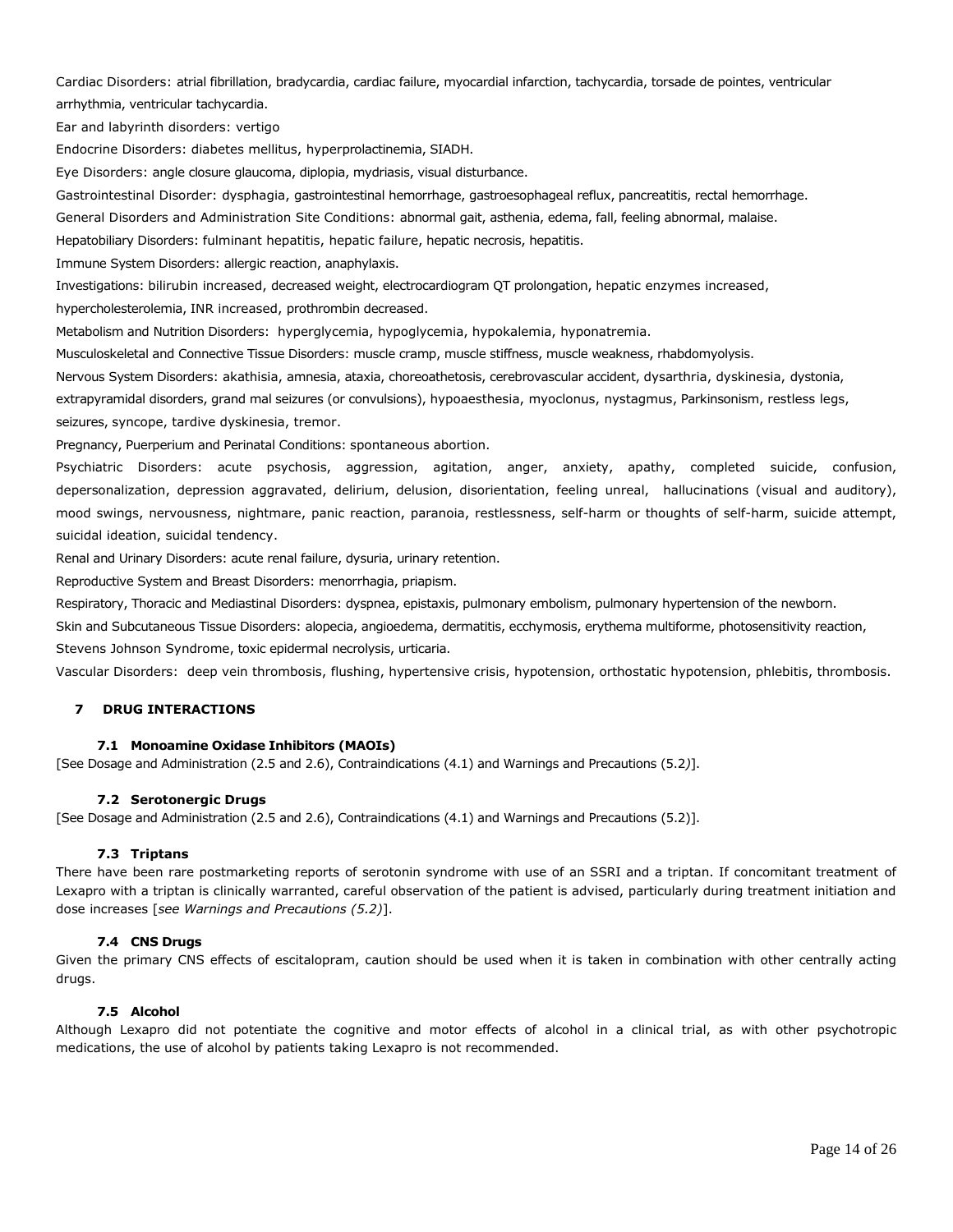# **7.6 Drugs That Interfere With Hemostasis (NSAIDs, Aspirin, Warfarin, etc.)**

Serotonin release by platelets plays an important role in hemostasis. Epidemiological studies of the case-control and cohort design that have demonstrated an association between use of psychotropic drugs that interfere with serotonin reuptake and the occurrence of upper gastrointestinal bleeding have also shown that concurrent use of an NSAID or aspirin may potentiate the risk of bleeding. Altered anticoagulant effects, including increased bleeding, have been reported when SSRIs and SNRIs are coadministered with warfarin. Patients receiving warfarin therapy should be carefully monitored when Lexapro is initiated or discontinued.

## **7.7 Cimetidine**

In subjects who had received 21 days of 40 mg/day racemic citalopram, combined administration of 400 mg twice a day cimetidine for 8 days resulted in an increase in citalopram AUC and  $C_{\text{max}}$  of 43% and 39%, respectively. The clinical significance of these findings is unknown.

## **7.8 Digoxin**

In subjects who had received 21 days of 40 mg/day racemic citalopram, combined administration of citalopram and digoxin (single dose of 1 mg) did not significantly affect the pharmacokinetics of either citalopram or digoxin.

## **7.9 Lithium**

Coadministration of racemic citalopram (40 mg/day for 10 days) and lithium (30 mmol/day for 5 days) had no significant effect on the pharmacokinetics of citalopram or lithium. Nevertheless, plasma lithium levels should be monitored with appropriate adjustment to the lithium dose in accordance with standard clinical practice. Because lithium may enhance the serotonergic effects of escitalopram, caution should be exercised when Lexapro and lithium are coadministered.

## **7.10 Pimozide and Celexa**

In a controlled study, a single dose of pimozide 2 mg co-administered with racemic citalopram 40 mg given once daily for 11 days was associated with a mean increase in QTc values of approximately 10 msec compared to pimozide given alone. Racemic citalopram did not alter the mean AUC or C<sub>max</sub> of pimozide. The mechanism of this pharmacodynamic interaction is not known.

## **7.11 Sumatriptan**

There have been rare postmarketing reports describing patients with weakness, hyperreflexia, and incoordination following the use of an SSRI and sumatriptan. If concomitant treatment with sumatriptan and an SSRI (e.g., fluoxetine, fluvoxamine, paroxetine, sertraline, citalopram, escitalopram) is clinically warranted, appropriate observation of the patient is advised.

## **7.12 Theophylline**

Combined administration of racemic citalopram (40 mg/day for 21 days) and the CYP1A2 substrate theophylline (single dose of 300 mg) did not affect the pharmacokinetics of theophylline. The effect of theophylline on the pharmacokinetics of citalopram was not evaluated.

## **7.13 Warfarin**

Administration of 40 mg/day racemic citalopram for 21 days did not affect the pharmacokinetics of warfarin, a CYP3A4 substrate. Prothrombin time was increased by 5%, the clinical significance of which is unknown.

## **7.14 Carbamazepine**

Combined administration of racemic citalopram (40 mg/day for 14 days) and carbamazepine (titrated to 400 mg/day for 35 days) did not significantly affect the pharmacokinetics of carbamazepine, a CYP3A4 substrate. Although trough citalopram plasma levels were unaffected, given the enzyme-inducing properties of carbamazepine, the possibility that carbamazepine might increase the clearance of escitalopram should be considered if the two drugs are coadministered.

## **7.15 Triazolam**

Combined administration of racemic citalopram (titrated to 40 mg/day for 28 days) and the CYP3A4 substrate triazolam (single dose of 0.25 mg) did not significantly affect the pharmacokinetics of either citalopram or triazolam.

## **7.16 Ketoconazole**

Combined administration of racemic citalopram (40 mg) and ketoconazole (200 mg), a potent CYP3A4 inhibitor, decreased the C<sub>max</sub> and AUC of ketoconazole by 21% and 10%, respectively, and did not significantly affect the pharmacokinetics of citalopram.

#### **7.17 Ritonavir**

Combined administration of a single dose of ritonavir (600 mg), both a CYP3A4 substrate and a potent inhibitor of CYP3A4, and escitalopram (20 mg) did not affect the pharmacokinetics of either ritonavir or escitalopram.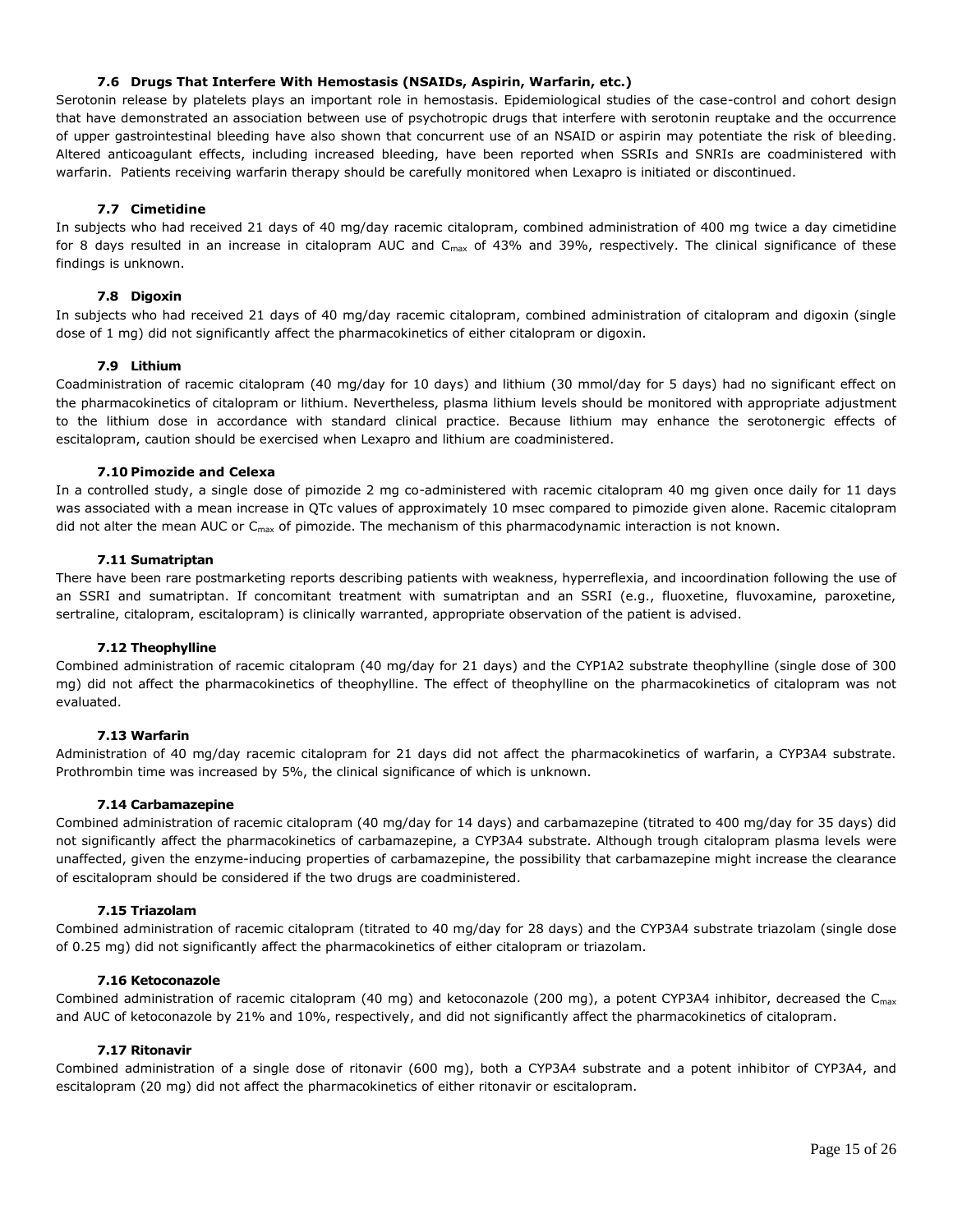## **7.18 CYP3A4 and -2C19 Inhibitors**

*In vitro* studies indicated that CYP3A4 and -2C19 are the primary enzymes involved in the metabolism of escitalopram. However, coadministration of escitalopram (20 mg) and ritonavir (600 mg), a potent inhibitor of CYP3A4, did not significantly affect the pharmacokinetics of escitalopram. Because escitalopram is metabolized by multiple enzyme systems, inhibition of a single enzyme may not appreciably decrease escitalopram clearance.

# **7.19 Drugs Metabolized by Cytochrome P4502D6**

*In vitro* studies did not reveal an inhibitory effect of escitalopram on CYP2D6. In addition, steady state levels of racemic citalopram were not significantly different in poor metabolizers and extensive CYP2D6 metabolizers after multiple-dose administration of citalopram, suggesting that coadministration, with escitalopram, of a drug that inhibits CYP2D6, is unlikely to have clinically significant effects on escitalopram metabolism. However, there are limited *in vivo* data suggesting a modest CYP2D6 inhibitory effect for escitalopram, i.e., coadministration of escitalopram (20 mg/day for 21 days) with the tricyclic antidepressant desipramine (single dose of 50 mg), a substrate for CYP2D6, resulted in a 40% increase in C<sub>max</sub> and a 100% increase in AUC of desipramine. The clinical significance of this finding is unknown. Nevertheless, caution is indicated in the coadministration of escitalopram and drugs metabolized by CYP2D6.

## **7.20 Metoprolol**

Administration of 20 mg/day Lexapro for 21 days in healthy volunteers resulted in a 50% increase in C<sub>max</sub> and 82% increase in AUC of the beta-adrenergic blocker metoprolol (given in a single dose of 100 mg). Increased metoprolol plasma levels have been associated with decreased cardioselectivity. Coadministration of Lexapro and metoprolol had no clinically significant effects on blood pressure or heart rate.

# **7.21 Electroconvulsive Therapy (ECT)**

There are no clinical studies of the combined use of ECT and escitalopram.

# **8 USE IN SPECIFIC POPULATIONS**

# **8.1 Pregnancy**

Pregnancy Category C

In a rat embryo/fetal development study, oral administration of escitalopram (56, 112, or 150 mg/kg/day) to pregnant animals during the period of organogenesis resulted in decreased fetal body weight and associated delays in ossification at the two higher doses (approximately  $\geq 56$  times the maximum recommended human dose [MRHD] of 20 mg/day on a body surface area [mg/m<sup>2</sup>] basis). Maternal toxicity (clinical signs and decreased body weight gain and food consumption), mild at 56 mg/kg/day, was present at all dose levels. The developmental no-effect dose of 56 mg/kg/day is approximately 28 times the MRHD on a mg/m<sup>2</sup> basis. No teratogenicity was observed at any of the doses tested (as high as 75 times the MRHD on a mg/m<sup>2</sup> basis).

When female rats were treated with escitalopram (6, 12, 24, or 48 mg/kg/day) during pregnancy and through weaning, slightly increased offspring mortality and growth retardation were noted at 48 mg/kg/day which is approximately 24 times the MRHD on a mg/m<sup>2</sup> basis. Slight maternal toxicity (clinical signs and decreased body weight gain and food consumption) was seen at this dose. Slightly increased offspring mortality was also seen at 24 mg/kg/day. The no-effect dose was 12 mg/kg/day which is approximately 6 times the MRHD on a mg/m<sup>2</sup> basis.

In animal reproduction studies, racemic citalopram has been shown to have adverse effects on embryo/fetal and postnatal development, including teratogenic effects, when administered at doses greater than human therapeutic doses.

In two rat embryo/fetal development studies, oral administration of racemic citalopram (32, 56, or 112 mg/kg/day) to pregnant animals during the period of organogenesis resulted in decreased embryo/fetal growth and survival and an increased incidence of fetal abnormalities (including cardiovascular and skeletal defects) at the high dose. This dose was also associated with maternal toxicity (clinical signs, decreased body weight gain). The developmental no-effect dose was 56 mg/kg/day. In a rabbit study, no adverse effects on embryo/fetal development were observed at doses of racemic citalopram of up to 16 mg/kg/day. Thus, teratogenic effects of racemic citalopram were observed at a maternally toxic dose in the rat and were not observed in the rabbit.

When female rats were treated with racemic citalopram (4.8, 12.8, or 32 mg/kg/day) from late gestation through weaning, increased offspring mortality during the first 4 days after birth and persistent offspring growth retardation were observed at the highest dose. The no-effect dose was 12.8 mg/kg/day. Similar effects on offspring mortality and growth were seen when dams were treated throughout gestation and early lactation at doses ≥ 24 mg/kg/day. A no-effect dose was not determined in that study.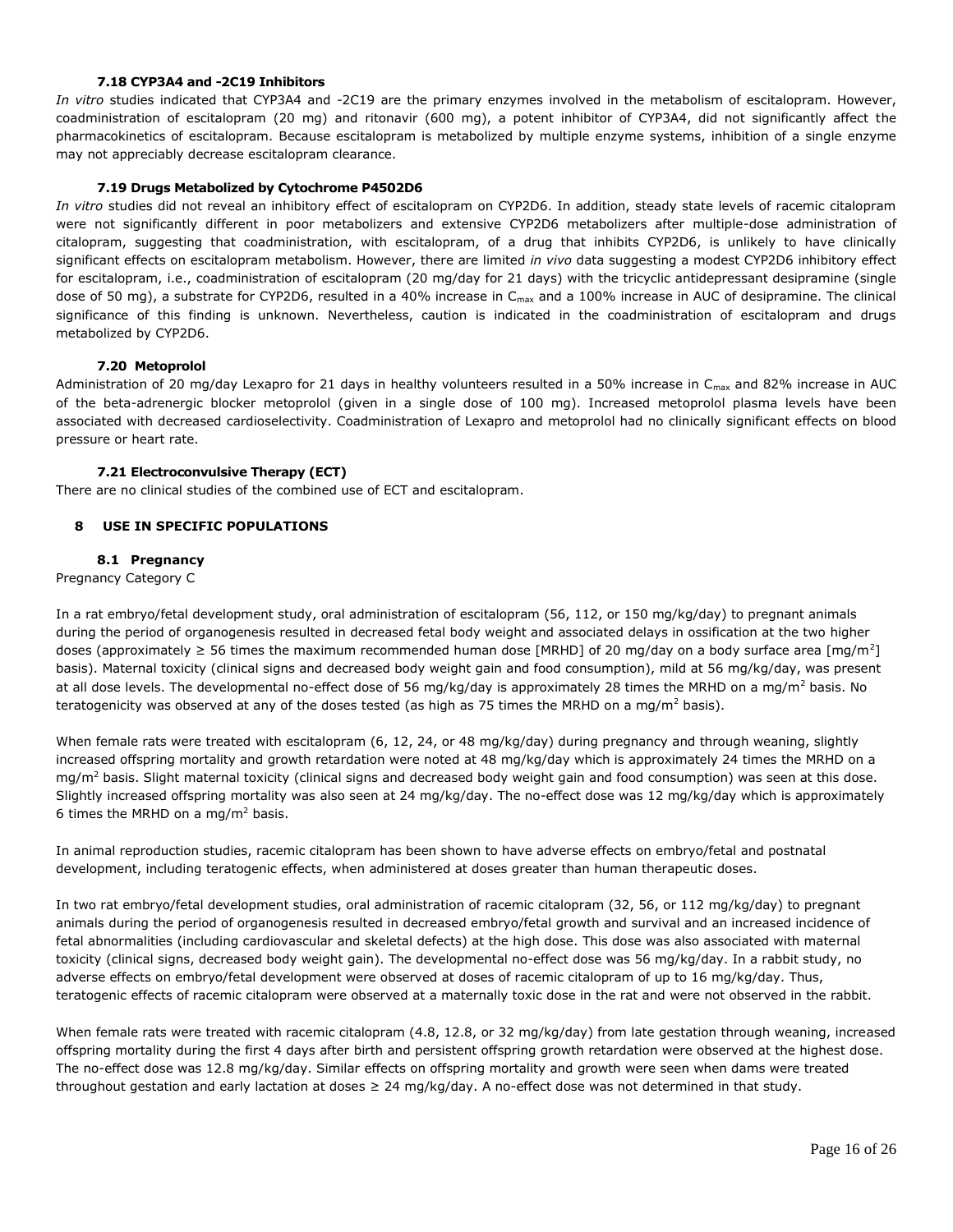There are no adequate and well-controlled studies in pregnant women; therefore, escitalopram should be used during pregnancy only if the potential benefit justifies the potential risk to the fetus.

# Pregnancy-Nonteratogenic Effects

Neonates exposed to Lexapro and other SSRIs or serotonin and norepinephrine reuptake inhibitors (SNRIs), late in the third trimester have developed complications requiring prolonged hospitalization, respiratory support, and tube feeding. Such complications can arise immediately upon delivery. Reported clinical findings have included respiratory distress, cyanosis, apnea, seizures, temperature instability, feeding difficulty, vomiting, hypoglycemia, hypotonia, hypertonia, hyperreflexia, tremor, jitteriness, irritability, and constant crying. These features are consistent with either a direct toxic effect of SSRIs and SNRIs or, possibly, a drug discontinuation syndrome. It should be noted that, in some cases, the clinical picture is consistent with serotonin syndrome [*see Warnings and Precautions (5.2)*].

Infants exposed to SSRIs in pregnancy may have an increased risk for persistent pulmonary hypertension of the newborn (PPHN). PPHN occurs in 1 - 2 per 1,000 live births in the general population and is associated with substantial neonatal morbidity and mortality. Several recent epidemiologic studies suggest a positive statistical association between SSRI use (including Lexapro) in pregnancy and PPHN. Other studies do not show a significant statistical association.

Physicians should also note the results of a prospective longitudinal study of 201 pregnant women with a history of major depression, who were either on antidepressants or had received antidepressants less than 12 weeks prior to their last menstrual period, and were in remission. Women who discontinued antidepressant medication during pregnancy showed a significant increase in relapse of their major depression compared to those women who remained on antidepressant medication throughout pregnancy.

When treating a pregnant woman with Lexapro, the physician should carefully consider both the potential risks of taking an SSRl, along with the established benefits of treating depression with an antidepressant. This decision can only be made on a case by case basis [see Dosage and Administration (2.1.)].

# **8.2 Labor and Delivery**

The effect of Lexapro on labor and delivery in humans is unknown.

## **8.3 Nursing Mothers**

Escitalopram is excreted in human breast milk. Limited data from women taking 10-20 mg escitalopram showed that exclusively breast-fed infants receive approximately 3.9% of the maternal weight-adjusted dose of escitalopram and 1.7% of the maternal weight-adjusted dose of desmethylcitalopram. There were two reports of infants experiencing excessive somnolence, decreased feeding, and weight loss in association with breastfeeding from a racemic citalopram-treated mother; in one case, the infant was reported to recover completely upon discontinuation of racemic citalopram by its mother and, in the second case, no follow-up information was available. Caution should be exercised and breastfeeding infants should be observed for adverse reactions when Lexapro is administered to a nursing woman.

## **8.4 Pediatric Use**

The safety and effectiveness of Lexapro have been established in adolescents (12 to 17 years of age) for the treatment of major depressive disorder [*see Clinical Studies (14.1)*]. Although maintenance efficacy in adolescent patients with major depressive disorder has not been systematically evaluated, maintenance efficacy can be extrapolated from adult data along with comparisons of escitalopram pharmacokinetic parameters in adults and adolescent patients.

The safety and effectiveness of Lexapro have not been established in pediatric (younger than 12 years of age) patients with major depressive disorder. In a 24-week, open- label safety study in 118 children (aged 7 to 11 years) who had major depressive disorder, the safety findings were consistent with the known safety and tolerability profile for Lexapro.

Safety and effectiveness of Lexapro has not been established in pediatric patients less than 18 years of age with Generalized Anxiety Disorder.

Decreased appetite and weight loss have been observed in association with the use of SSRIs. Consequently, regular monitoring of weight and growth should be performed in children and adolescents treated with an SSRI such as Lexapro.

## **8.5 Geriatric Use**

Approximately 6% of the 1144 patients receiving escitalopram in controlled trials of Lexapro in major depressive disorder and GAD were 60 years of age or older; elderly patients in these trials received daily doses of Lexapro between 10 and 20 mg. The number of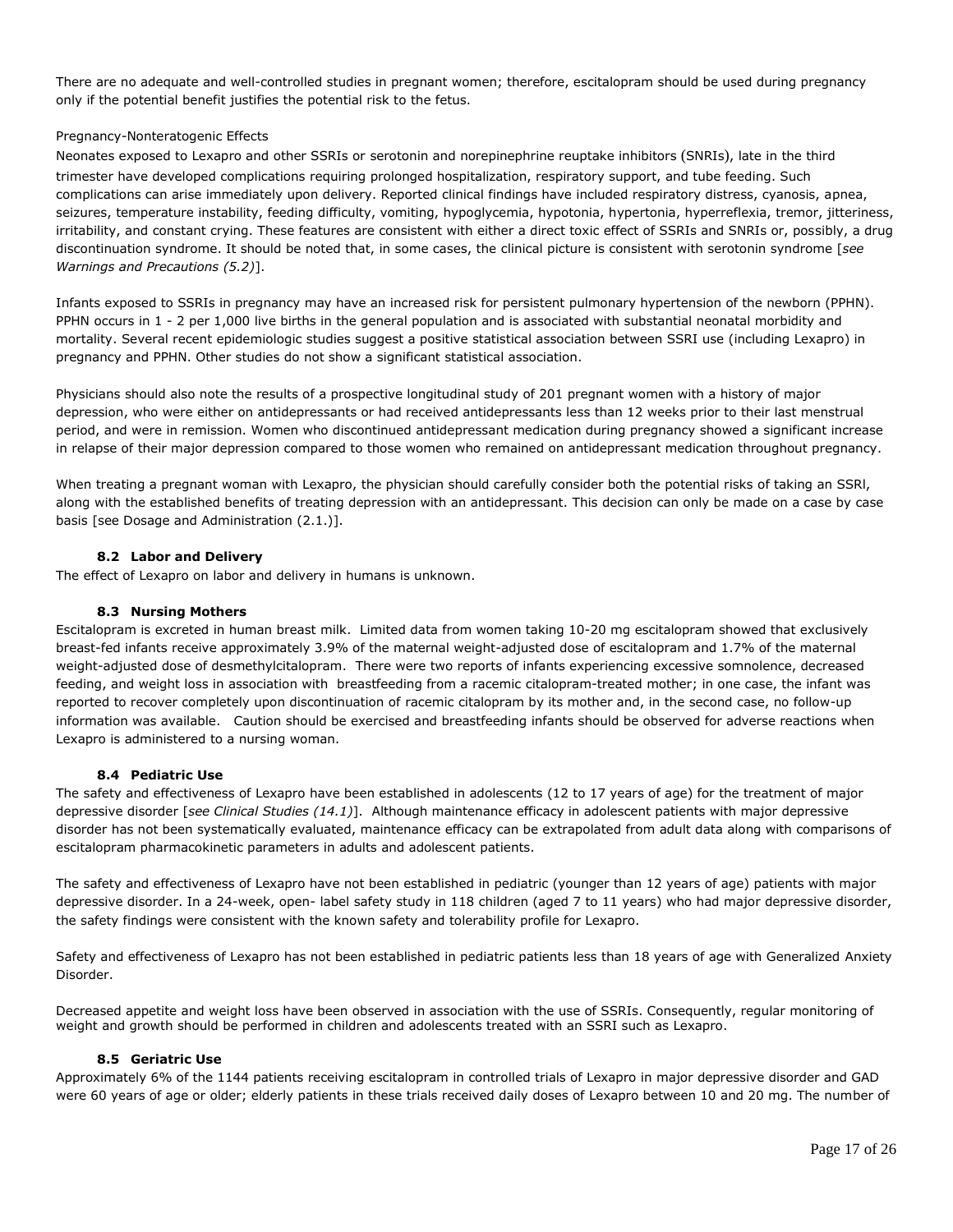elderly patients in these trials was insufficient to adequately assess for possible differential efficacy and safety measures on the basis of age. Nevertheless, greater sensitivity of some elderly individuals to effects of Lexapro cannot be ruled out.

SSRIs and SNRIs, including Lexapro, have been associated with cases of clinically significant hyponatremia in elderly patients, who may be at greater risk for this adverse event [see *Hyponatremia (5.6)*].

In two pharmacokinetic studies, escitalopram half-life was increased by approximately 50% in elderly subjects as compared to young subjects and Cmax was unchanged [*see Clinical Pharmacology (12.3)*]. 10 mg/day is the recommended dose for elderly patients [*see Dosage and Administration (2.3)*].

Of 4422 patients in clinical studies of racemic citalopram, 1357 were 60 and over, 1034 were 65 and over, and 457 were 75 and over. No overall differences in safety or effectiveness were observed between these subjects and younger subjects, and other reported clinical experience has not identified differences in responses between the elderly and younger patients, but again, greater sensitivity of some elderly individuals cannot be ruled out.

# **9 DRUG ABUSE AND DEPENDENCE**

# **9.2 Abuse and Dependence**

# Physical and Psychological Dependence

Animal studies suggest that the abuse liability of racemic citalopram is low. Lexapro has not been systematically studied in humans for its potential for abuse, tolerance, or physical dependence. The premarketing clinical experience with Lexapro did not reveal any drug-seeking behavior. However, these observations were not systematic and it is not possible to predict on the basis of this limited experience the extent to which a CNS-active drug will be misused, diverted, and/or abused once marketed. Consequently, physicians should carefully evaluate Lexapro patients for history of drug abuse and follow such patients closely, observing them for signs of misuse or abuse (e.g., development of tolerance, incrementations of dose, drug-seeking behavior).

# **10 OVERDOSAGE**

# **10.1 Human Experience**

In clinical trials of escitalopram, there were reports of escitalopram overdose, including overdoses of up to 600 mg, with no associated fatalities. During the postmarketing evaluation of escitalopram, Lexapro overdoses involving overdoses of over 1000 mg have been reported. As with other SSRIs, a fatal outcome in a patient who has taken an overdose of escitalopram has been rarely reported.

Symptoms most often accompanying escitalopram overdose, alone or in combination with other drugs and/or alcohol, included convulsions, coma, dizziness, hypotension, insomnia, nausea, vomiting, sinus tachycardia, somnolence, and ECG changes (including QT prolongation and very rare cases of torsade de pointes). Acute renal failure has been very rarely reported accompanying overdose.

## **10.2 Management of Overdose**

Establish and maintain an airway to ensure adequate ventilation and oxygenation. Gastric evacuation by lavage and use of activated charcoal should be considered. Careful observation and cardiac and vital sign monitoring are recommended, along with general symptomatic and supportive care. Due to the large volume of distribution of escitalopram, forced diuresis, dialysis, hemoperfusion, and exchange transfusion are unlikely to be of benefit. There are no specific antidotes for Lexapro.

In managing overdosage, consider the possibility of multiple-drug involvement. The physician should consider contacting a poison control center for additional information on the treatment of any overdose.

# **11 DESCRIPTION**

Lexapro® (escitalopram oxalate) is an orally administered selective serotonin reuptake inhibitor (SSRI). Escitalopram is the pure Senantiomer (single isomer) of the racemic bicyclic phthalane derivative citalopram. Escitalopram oxalate is designated S-(+)-1-[3- (dimethyl-amino)propyl]-1-(*p*-fluorophenyl)-5-phthalancarbonitrile oxalate with the following structural formula:

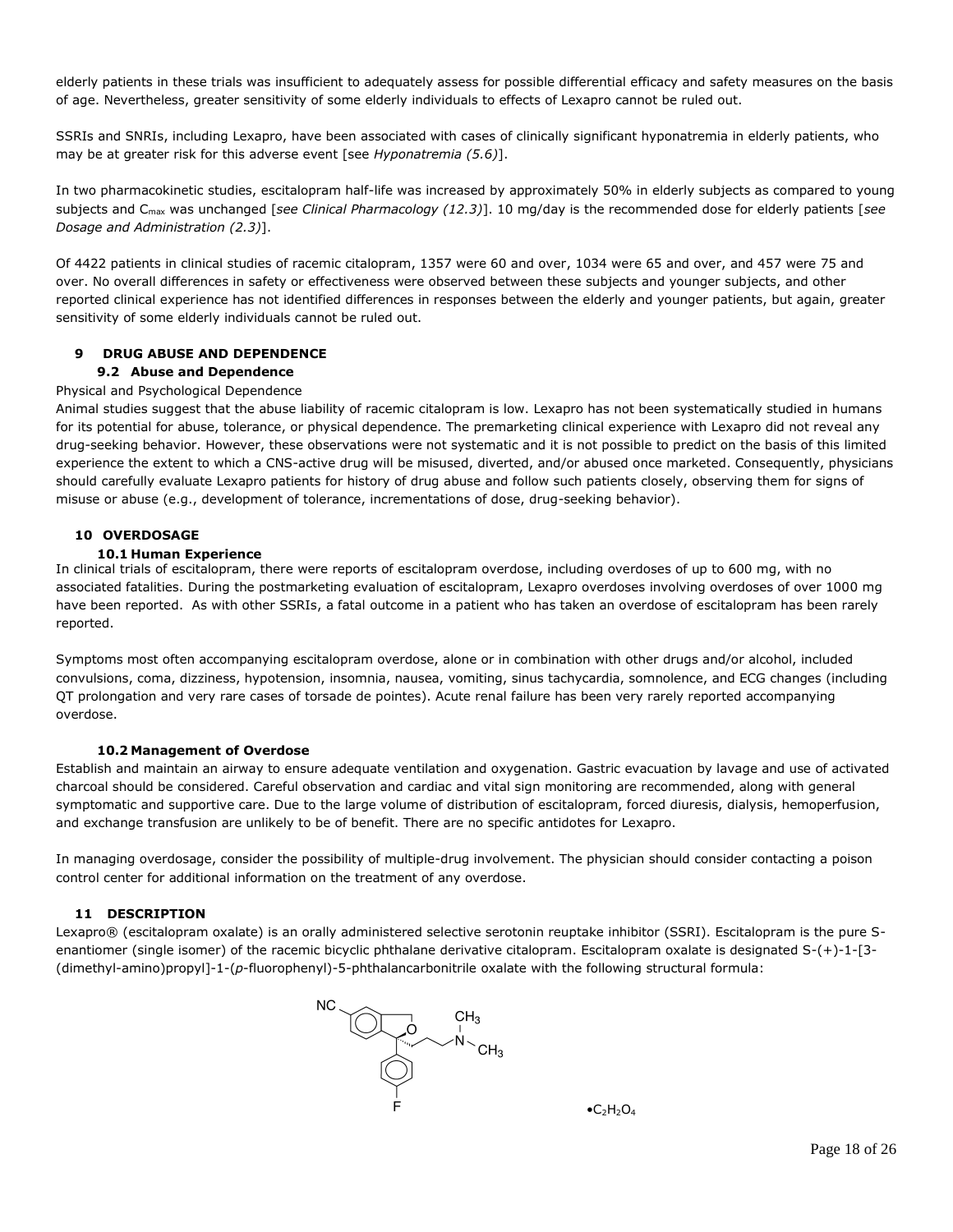The molecular formula is  $C_{20}H_{21}FN_{2}O \bullet C_{2}H_{2}O_{4}$  and the molecular weight is 414.40.

Escitalopram oxalate occurs as a fine, white to slightly-yellow powder and is freely soluble in methanol and dimethyl sulfoxide (DMSO), soluble in isotonic saline solution, sparingly soluble in water and ethanol, slightly soluble in ethyl acetate, and insoluble in heptane.

Lexapro (escitalopram oxalate) is available as tablets or as an oral solution.

Lexapro tablets are film-coated, round tablets containing escitalopram oxalate in strengths equivalent to 5 mg, 10 mg, and 20 mg escitalopram base. The 10 and 20 mg tablets are scored. The tablets also contain the following inactive ingredients: talc, croscarmellose sodium, microcrystalline cellulose/colloidal silicon dioxide, and magnesium stearate. The film coating contains hypromellose, titanium dioxide, and polyethylene glycol.

Lexapro oral solution contains escitalopram oxalate equivalent to 1 mg/mL escitalopram base. It also contains the following inactive ingredients: sorbitol, purified water, citric acid, sodium citrate, malic acid, glycerin, propylene glycol, methylparaben, propylparaben, and natural peppermint flavor.

# **12 CLINICAL PHARMACOLOGY**

# **12.1 Mechanism of Action**

The mechanism of antidepressant action of escitalopram, the S-enantiomer of racemic citalopram, is presumed to be linked to potentiation of serotonergic activity in the central nervous system (CNS) resulting from its inhibition of CNS neuronal reuptake of serotonin (5-HT).

# **12.2 Pharmacodynamics**

*In vitro* and *in vivo* studies in animals suggest that escitalopram is a highly selective serotonin reuptake inhibitor (SSRI) with minimal effects on norepinephrine and dopamine neuronal reuptake. Escitalopram is at least 100-fold more potent than the R-enantiomer with respect to inhibition of 5-HT reuptake and inhibition of 5-HT neuronal firing rate. Tolerance to a model of antidepressant effect in rats was not induced by long-term (up to 5 weeks) treatment with escitalopram. Escitalopram has no or very low affinity for serotonergic (5-HT<sub>1-7</sub>) or other receptors including alpha- and beta-adrenergic, dopamine (D<sub>1-5</sub>), histamine (H<sub>1-3</sub>), muscarinic (M<sub>1-5</sub>), and benzodiazepine receptors. Escitalopram also does not bind to, or has low affinity for, various ion channels including Na<sup>+</sup>, K<sup>+</sup>, Cl<sup>-</sup>, and Ca<sup>++</sup> channels. Antagonism of muscarinic, histaminergic, and adrenergic receptors has been hypothesized to be associated with various anticholinergic, sedative, and cardiovascular side effects of other psychotropic drugs.

# **12.3 Pharmacokinetics**

The single- and multiple-dose pharmacokinetics of escitalopram are linear and dose-proportional in a dose range of 10 to 30 mg/day. Biotransformation of escitalopram is mainly hepatic, with a mean terminal half-life of about 27-32 hours. With once-daily dosing, steady state plasma concentrations are achieved within approximately one week. At steady state, the extent of accumulation of escitalopram in plasma in young healthy subjects was 2.2-2.5 times the plasma concentrations observed after a single dose. The tablet and the oral solution dosage forms of escitalopram oxalate are bioequivalent.

## Absorption and Distribution

Following a single oral dose (20 mg tablet or solution) of escitalopram, peak blood levels occur at about 5 hours. Absorption of escitalopram is not affected by food.

The absolute bioavailability of citalopram is about 80% relative to an intravenous dose, and the volume of distribution of citalopram is about 12 L/kg. Data specific on escitalopram are unavailable.

The binding of escitalopram to human plasma proteins is approximately 56%.

## Metabolism and Elimination

Following oral administrations of escitalopram, the fraction of drug recovered in the urine as escitalopram and S-demethylcitalopram (S-DCT) is about 8% and 10%, respectively. The oral clearance of escitalopram is 600 mL/min, with approximately 7% of that due to renal clearance.

Escitalopram is metabolized to S-DCT and S-didemethylcitalopram (S-DDCT). In humans, unchanged escitalopram is the predominant compound in plasma. At steady state, the concentration of the escitalopram metabolite S-DCT in plasma is approximately one-third that of escitalopram. The level of S-DDCT was not detectable in most subjects. *In vitro* studies show that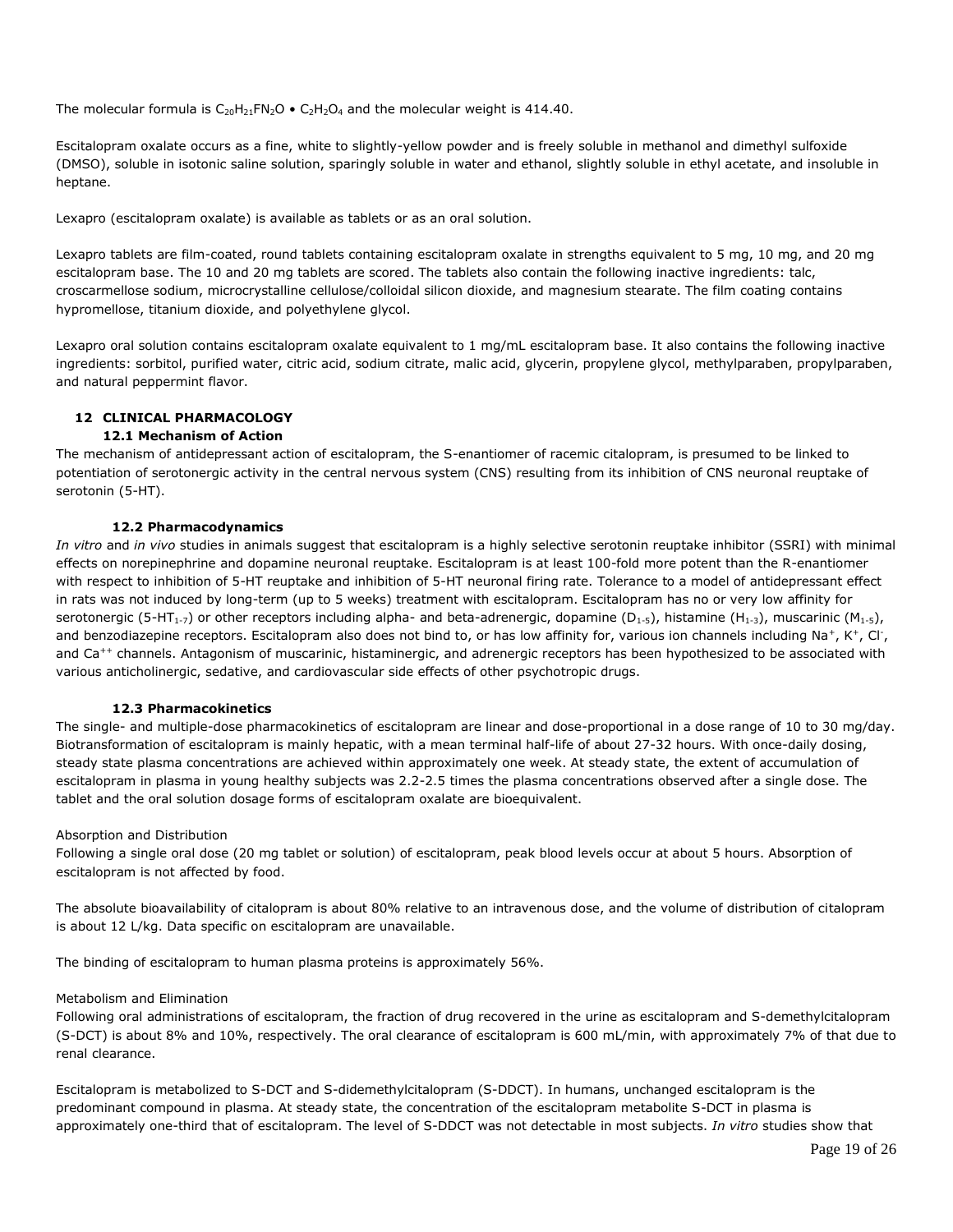escitalopram is at least 7 and 27 times more potent than S-DCT and S-DDCT, respectively, in the inhibition of serotonin reuptake, suggesting that the metabolites of escitalopram do not contribute significantly to the antidepressant actions of escitalopram. S-DCT and S-DDCT also have no or very low affinity for serotonergic ( $5-HT<sub>1-7</sub>$ ) or other receptors including alpha- and beta-adrenergic, dopamine  $(D_{1-5})$ , histamine  $(H_{1-3})$ , muscarinic  $(M_{1-5})$ , and benzodiazepine receptors. S-DCT and S-DDCT also do not bind to various ion channels including  $Na^+$ ,  $K^+$ ,  $Cl^-$ , and  $Ca^{++}$  channels.

*In vitro* studies using human liver microsomes indicated that CYP3A4 and CYP2C19 are the primary isozymes involved in the Ndemethylation of escitalopram.

# Population Subgroups

Age

Adolescents - In a single dose study of 10 mg escitalopram, AUC of escitalopram decreased by 19%, and C<sub>max</sub> increased by 26% in healthy adolescent subjects (12 to 17 years of age) compared to adults. Following multiple dosing of 40 mg/day citalopram, escitalopram elimination half-life, steady-state C<sub>max</sub> and AUC were similar in patients with MDD (12 to 17 years of age) compared to adult patients. No adjustment of dosage is needed in adolescent patients.

Elderly - Escitalopram pharmacokinetics in subjects ≥ 65 years of age were compared to younger subjects in a single-dose and a multiple-dose study. Escitalopram AUC and half-life were increased by approximately 50% in elderly subjects, and C<sub>max</sub> was unchanged. 10 mg is the recommended dose for elderly patients [*see Dosage and Administration (2.3)*].

Gender - Based on data from single- and multiple-dose studies measuring escitalopram in elderly, young adults, and adolescents, no dosage adjustment on the basis of gender is needed.

Reduced hepatic function - Citalopram oral clearance was reduced by 37% and half-life was doubled in patients with reduced hepatic function compared to normal subjects. 10 mg is the recommended dose of escitalopram for most hepatically impaired patients [*see Dosage and Administration (2.3)*].

Reduced renal function - In patients with mild to moderate renal function impairment, oral clearance of citalopram was reduced by 17% compared to normal subjects. No adjustment of dosage for such patients is recommended. No information is available about the pharmacokinetics of escitalopram in patients with severely reduced renal function (creatinine clearance < 20 mL/min).

# Drug-Drug Interactions

*In vitro* enzyme inhibition data did not reveal an inhibitory effect of escitalopram on CYP3A4, -1A2, -2C9, -2C19, and -2E1. Based on *in vitro* data, escitalopram would be expected to have little inhibitory effect on *in vivo* metabolism mediated by these cytochromes. While *in vivo* data to address this question are limited, results from drug interaction studies suggest that escitalopram, at a dose of 20 mg, has no 3A4 inhibitory effect and a modest 2D6 inhibitory effect. See *Drug Interactions (7.18)* for more detailed information on available drug interaction data.

# **13 NONCLINICAL TOXICOLOGY**

# **13.1 Carcinogenesis, Mutagenesis, Impairment of Fertility**

## Carcinogenesis

Racemic citalopram was administered in the diet to NMRI/BOM strain mice and COBS WI strain rats for 18 and 24 months, respectively. There was no evidence for carcinogenicity of racemic citalopram in mice receiving up to 240 mg/kg/day. There was an increased incidence of small intestine carcinoma in rats receiving 8 or 24 mg/kg/day racemic citalopram. A no-effect dose for this finding was not established. The relevance of these findings to humans is unknown.

## Mutagenesis

Racemic citalopram was mutagenic in the *in vitro* bacterial reverse mutation assay (Ames test) in 2 of 5 bacterial strains (Salmonella TA98 and TA1537) in the absence of metabolic activation. It was clastogenic in the *in vitro* Chinese hamster lung cell assay for chromosomal aberrations in the presence and absence of metabolic activation. Racemic citalopram was not mutagenic in the *in vitro* mammalian forward gene mutation assay (HPRT) in mouse lymphoma cells or in a coupled *in vitro/in vivo* unscheduled DNA synthesis (UDS) assay in rat liver. It was not clastogenic in the *in vitro* chromosomal aberration assay in human lymphocytes or in two *in vivo* mouse micronucleus assays.

# Impairment of Fertility

When racemic citalopram was administered orally to 16 male and 24 female rats prior to and throughout mating and gestation at doses of 32, 48, and 72 mg/kg/day, mating was decreased at all doses, and fertility was decreased at doses ≥ 32 mg/kg/day. Gestation duration was increased at 48 mg/kg/day.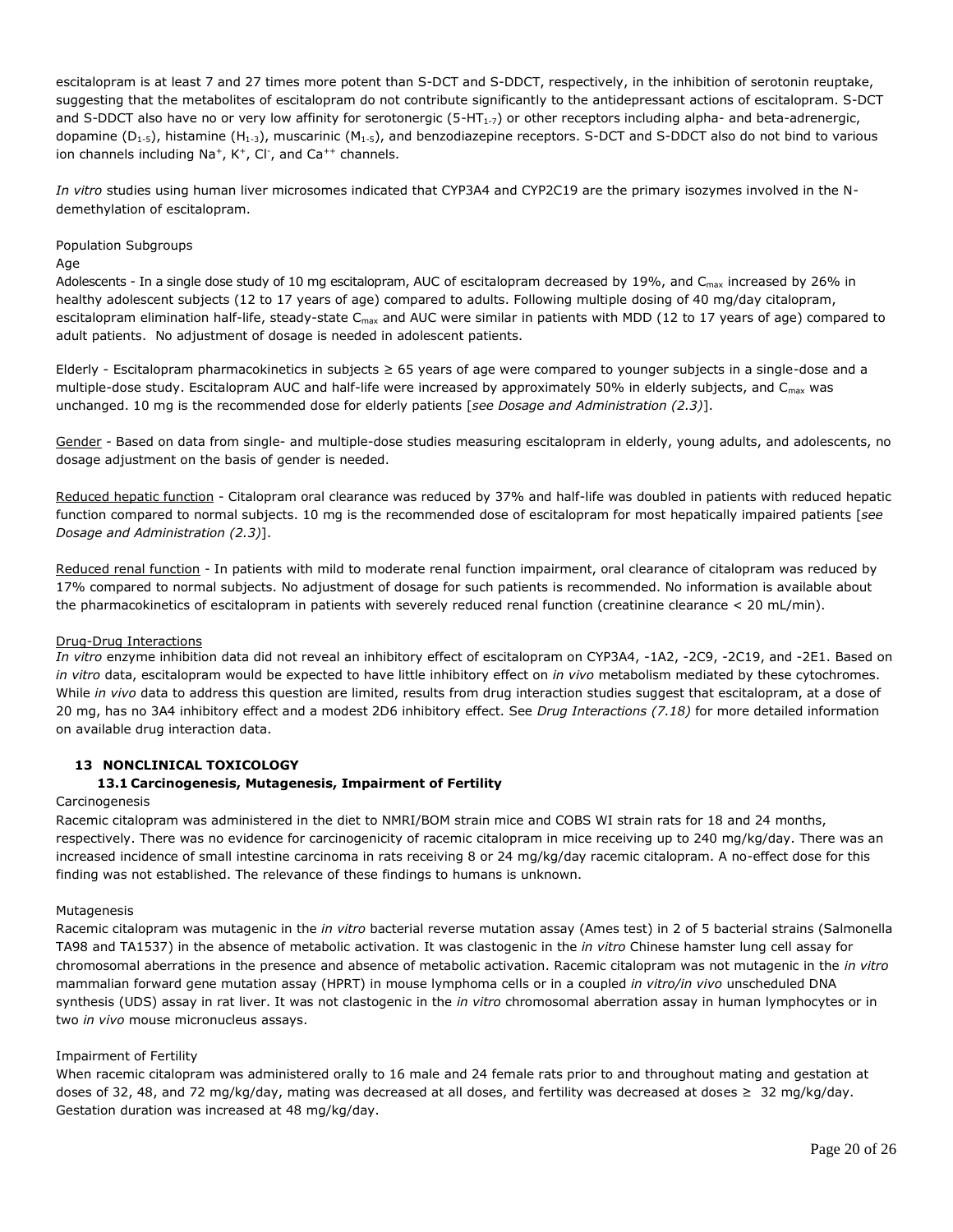# **13.2 Animal Toxicology and/or Pharmacology**

## Retinal Changes in Rats

Pathologic changes (degeneration/atrophy) were observed in the retinas of albino rats in the 2-year carcinogenicity study with racemic citalopram. There was an increase in both incidence and severity of retinal pathology in both male and female rats receiving 80 mg/kg/day. Similar findings were not present in rats receiving 24 mg/kg/day of racemic citalopram for two years, in mice receiving up to 240 mg/kg/day of racemic citalopram for 18 months, or in dogs receiving up to 20 mg/kg/day of racemic citalopram for one year.

Additional studies to investigate the mechanism for this pathology have not been performed, and the potential significance of this effect in humans has not been established.

# Cardiovascular Changes in Dogs

In a one-year toxicology study, 5 of 10 beagle dogs receiving oral racemic citalopram doses of 8 mg/kg/day died suddenly between weeks 17 and 31 following initiation of treatment. Sudden deaths were not observed in rats at doses of racemic citalopram up to 120 mg/kg/day, which produced plasma levels of citalopram and its metabolites demethylcitalopram and didemethylcitalopram (DDCT) similar to those observed in dogs at 8 mg/kg/day. A subsequent intravenous dosing study demonstrated that in beagle dogs, racemic DDCT caused QT prolongation, a known risk factor for the observed outcome in dogs.

# **14 CLINICAL STUDIES**

# **14.1 Major Depressive Disorder**

## **Adolescents**

The efficacy of Lexapro as an acute treatment for major depressive disorder in adolescent patients was established in an 8-week, flexible-dose, placebo-controlled study that compared Lexapro 10-20 mg/day to placebo in outpatients 12 to 17 years of age inclusive who met DSM-IV criteria for major depressive disorder. The primary outcome was change from baseline to endpoint in the Children's Depression Rating Scale - Revised (CDRS-R). In this study, Lexapro showed statistically significant greater mean improvement compared to placebo on the CDRS-R.

The efficacy of Lexapro in the acute treatment of major depressive disorder in adolescents was established, in part, on the basis of extrapolation from the 8-week, flexible-dose, placebo-controlled study with racemic citalopram 20-40 mg/day. In this outpatient study in children and adolescents 7 to 17 years of age who met DSM-IV criteria for major depressive disorder, citalopram treatment showed statistically significant greater mean improvement from baseline, compared to placebo, on the CDRS-R; the positive results for this trial largely came from the adolescent subgroup.

Two additional flexible-dose, placebo-controlled MDD studies (one Lexapro study in patients ages 7 to 17 and one citalopram study in adolescents) did not demonstrate efficacy.

Although maintenance efficacy in adolescent patients has not been systematically evaluated, maintenance efficacy can be extrapolated from adult data along with comparisons of escitalopram pharmacokinetic parameters in adults and adolescent patients.

## **Adults**

The efficacy of Lexapro as a treatment for major depressive disorder was established in three, 8-week, placebo-controlled studies conducted in outpatients between 18 and 65 years of age who met DSM-IV criteria for major depressive disorder. The primary outcome in all three studies was change from baseline to endpoint in the Montgomery Asberg Depression Rating Scale (MADRS).

A fixed-dose study compared 10 mg/day Lexapro and 20 mg/day Lexapro to placebo and 40 mg/day citalopram. The 10 mg/day and 20 mg/day Lexapro treatment groups showed statistically significant greater mean improvement compared to placebo on the MADRS. The 10 mg and 20 mg Lexapro groups were similar on this outcome measure.

In a second fixed-dose study of 10 mg/day Lexapro and placebo, the 10 mg/day Lexapro treatment group showed statistically significant greater mean improvement compared to placebo on the MADRS.

In a flexible-dose study, comparing Lexapro, titrated between 10 and 20 mg/day, to placebo and citalopram, titrated between 20 and 40 mg/day, the Lexapro treatment group showed statistically significant greater mean improvement compared to placebo on the MADRS.

Analyses of the relationship between treatment outcome and age, gender, and race did not suggest any differential responsiveness on the basis of these patient characteristics.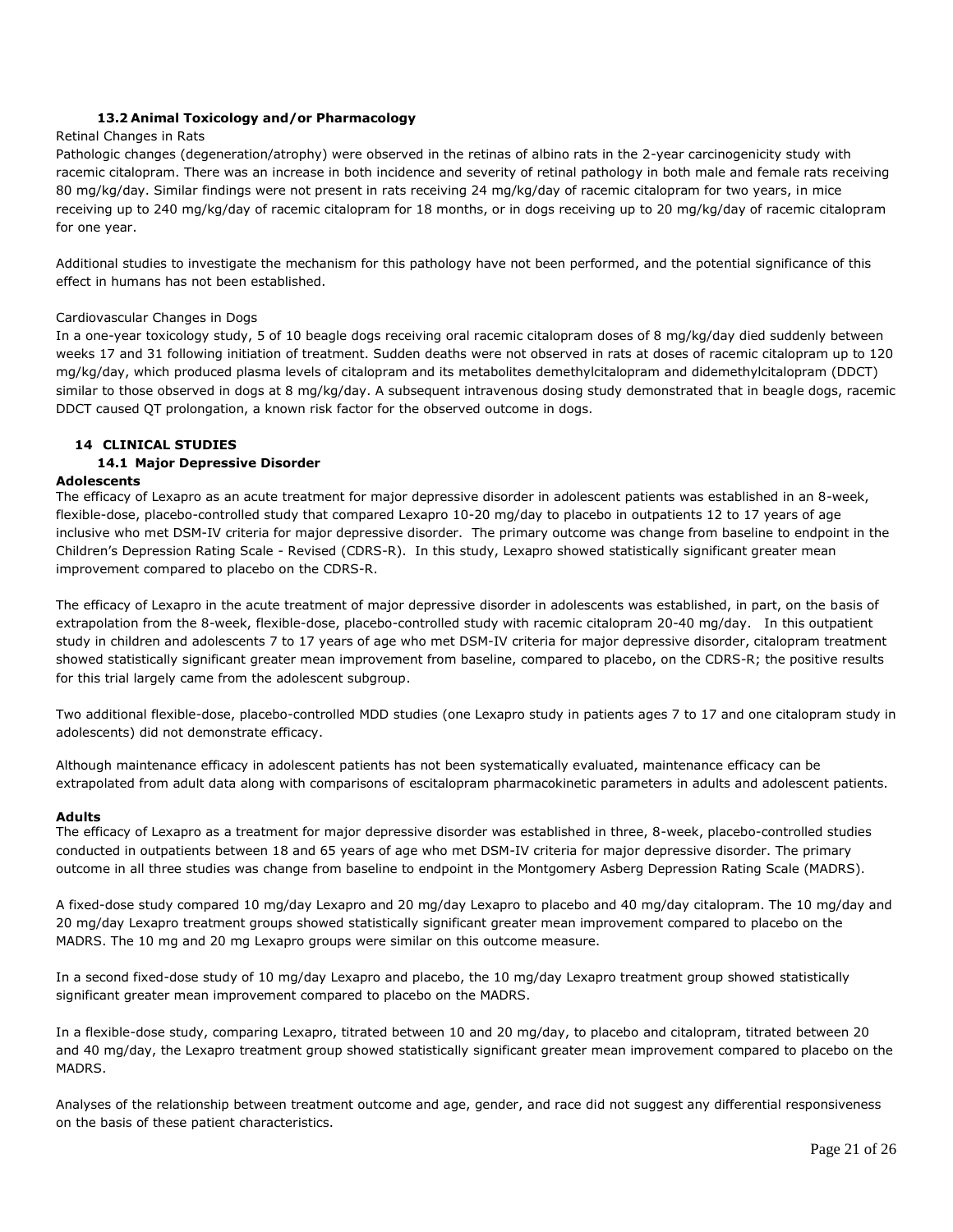In a longer-term trial, 274 patients meeting (DSM-IV) criteria for major depressive disorder, who had responded during an initial 8 week, open-label treatment phase with Lexapro 10 or 20 mg/day, were randomized to continuation of Lexapro at their same dose, or to placebo, for up to 36 weeks of observation for relapse. Response during the open-label phase was defined by having a decrease of the MADRS total score to  $\leq 12$ . Relapse during the double-blind phase was defined as an increase of the MADRS total score to  $\geq 22$ , or discontinuation due to insufficient clinical response. Patients receiving continued Lexapro experienced a statistically significant longer time to relapse compared to those receiving placebo.

# **14.2 Generalized Anxiety Disorder**

The efficacy of Lexapro in the acute treatment of Generalized Anxiety Disorder (GAD) was demonstrated in three, 8-week, multicenter, flexible-dose, placebo-controlled studies that compared Lexapro 10-20 mg/day to placebo in adult outpatients between 18 and 80 years of age who met DSM-IV criteria for GAD. In all three studies, Lexapro showed statistically significant greater mean improvement compared to placebo on the Hamilton Anxiety Scale (HAM-A).

There were too few patients in differing ethnic and age groups to adequately assess whether or not Lexapro has differential effects in these groups. There was no difference in response to Lexapro between men and women.

# **16 HOW SUPPLIED/STORAGE AND HANDLING**

**16.1 Tablets**

5 mg Tablets: Bottle of 100 NDC # 0456-2005-01 White to off-white, round, non-scored, film-coated. Imprint "FL" on one side of the tablet and "5" on the other side.

10 mg Tablets: Bottle of 100 NDC # 0456-2010-01 10 x 10 Unit Dose NDC # 0456-2010-63 White to off-white, round, scored, film-coated. Imprint on scored side with "F" on the left side and "L" on the right side. Imprint on the non-scored side with "10".

20 mg Tablets: Bottle of 100 NDC # 0456-2020-01 10 x 10 Unit Dose NDC # 0456-2020-63 White to off-white, round, scored, film-coated. Imprint on scored side with "F" on the left side and "L" on the right side. Imprint on the non-scored side with "20".

## **16.2 Oral Solution**

5 mg/5 mL, peppermint flavor (240 mL) NDC # 0456-2101-08

Storage and Handling Store at 25°C (77°F); excursions permitted to 15 - 30°C (59-86°F).

## **17 PATIENT COUNSELING INFORMATION**

See FDA-approved Medication Guide

# **17.1 Information for Patients**

Physicians are advised to discuss the following issues with patients for whom they prescribe Lexapro.

## **General Information about Medication Guide**

Prescribers or other health professionals should inform patients, their families, and their caregivers about the benefits and risks associated with treatment with Lexapro and should counsel them in its appropriate use. A patient Medication Guide about "Antidepressant Medicines, Depression and other Serious Mental Illness, and Suicidal Thoughts or Actions" is available for Lexapro. The prescriber or health professional should instruct patients, their families, and their caregivers to read the Medication Guide and should assist them in understanding its contents. Patients should be given the opportunity to discuss the contents of the Medication Guide and to obtain answers to any questions they may have. The complete text of the Medication Guide is reprinted at the end of this document.

Patients should be advised of the following issues and asked to alert their prescriber if these occur while taking Lexapro.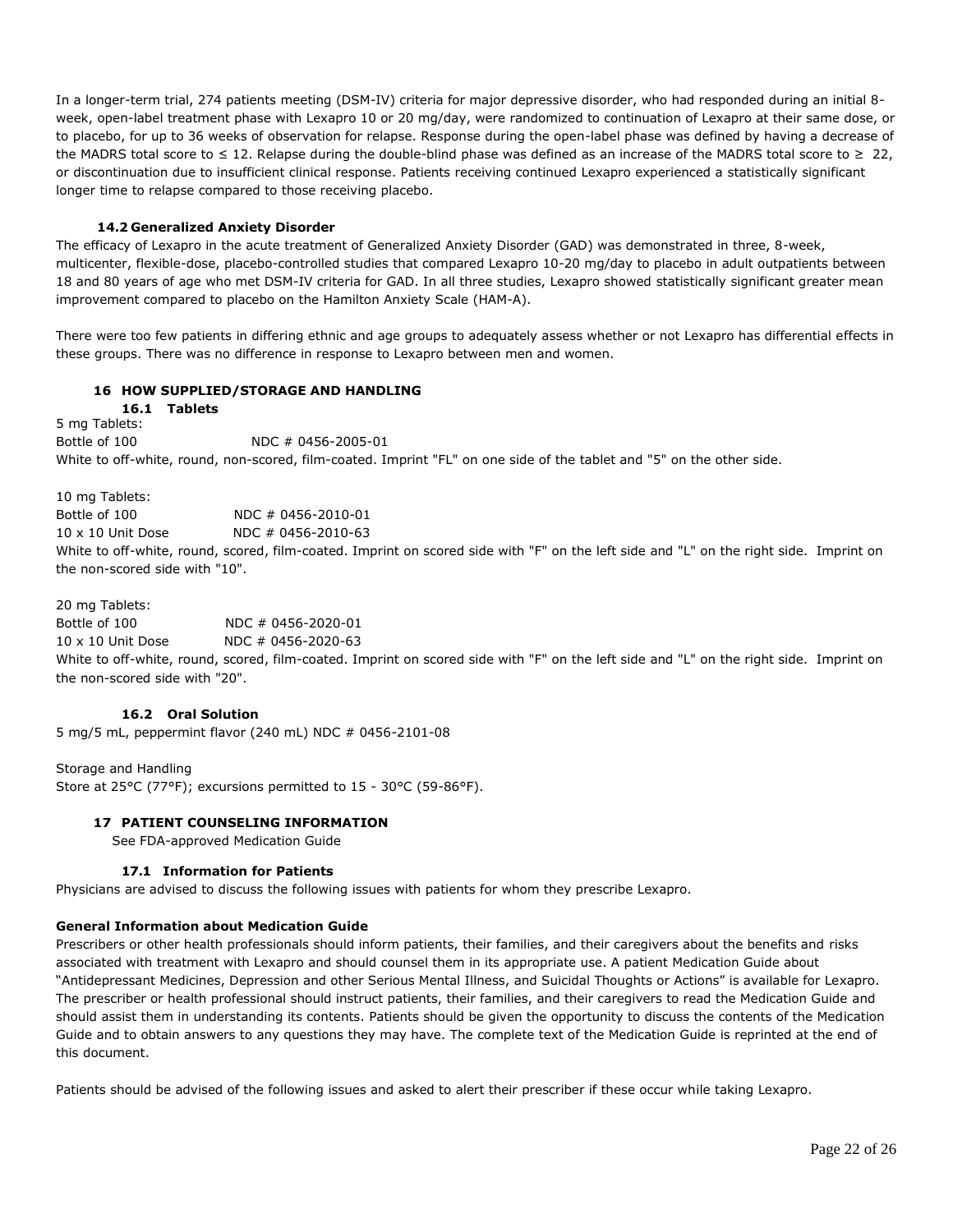## **Clinical Worsening and Suicide Risk**

Patients, their families, and their caregivers should be encouraged to be alert to the emergence of anxiety, agitation, panic attacks, insomnia, irritability, hostility, aggressiveness, impulsivity, akathisia (psychomotor restlessness), hypomania, mania, other unusual changes in behavior, worsening of depression, and suicidal ideation, especially early during antidepressant treatment and when the dose is adjusted up or down. Families and caregivers of patients should be advised to look for the emergence of such symptoms on a day-to-day basis, since changes may be abrupt. Such symptoms should be reported to the patient's prescriber or health professional, especially if they are severe, abrupt in onset, or were not part of the patient's presenting symptoms. Symptoms such as these may be associated with an increased risk for suicidal thinking and behavior and indicate a need for very close monitoring and possibly changes in the medication [*see Warnings and Precautions (5.1)*].

# **Serotonin Syndrome**

Patients should be cautioned about the risk of serotonin syndrome with the concomitant use of **Lexapro** with other serotonergic drugs including triptans, tricyclic antidepressants, fentanyl, lithium, tramadol, tryptophan, buspirone and St. John's Wort, and with drugs that impair metabolism of serotonin (in particular, MAOIs, both those intended to treat psychiatric disorders and also others, such as linezolid) [*see Warnings and Precautions (5.2)*].

## **Abnormal Bleeding**

Patients should be cautioned about the concomitant use of Lexapro and NSAIDs, aspirin, warfarin, or other drugs that affect coagulation since combined use of psychotropic drugs that interfere with serotonin reuptake and these agents has been associated with an increased risk of bleeding [*see Warnings and Precautions (5.7)*].

# **Angle Closure Glaucoma**

Patients should be advised that taking Lexapro can cause mild pupillary dilation, which in susceptible individuals, can lead to an episode of angle closure glaucoma. Pre-existing glaucoma is almost always open-angle glaucoma because angle closure glaucoma, when diagnosed, can be treated definitively with iridectomy. Open-angle glaucoma is not a risk factor for angle closure glaucoma. Patients may wish to be examined to determine whether they are susceptible to angle closure, and have a prophylactic procedure (e.g., iridectomy), if they are susceptible *[see Warnings and Precautions (5.9)]*.

# **Concomitant Medications**

Since escitalopram is the active isomer of racemic citalopram (Celexa), the two agents should not be coadministered. Patients should be advised to inform their physician if they are taking, or plan to take, any prescription or over-the-counter drugs, as there is a potential for interactions.

## **Continuing the Therapy Prescribed**

While patients may notice improvement with Lexapro therapy in 1 to 4 weeks, they should be advised to continue therapy as directed.

## **Interference with Psychomotor Performance**

Because psychoactive drugs may impair judgment, thinking, or motor skills, patients should be cautioned about operating hazardous machinery, including automobiles, until they are reasonably certain that Lexapro therapy does not affect their ability to engage in such activities.

## **Alcohol**

Patients should be told that, although Lexapro has not been shown in experiments with normal subjects to increase the mental and motor skill impairments caused by alcohol, the concomitant use of Lexapro and alcohol in depressed patients is not advised.

## **Pregnancy and Breast Feeding**

Patients should be advised to notify their physician if they

- $\triangleright$  become pregnant or intend to become pregnant during therapy.
- $\triangleright$  are breastfeeding an infant.

## **Need for Comprehensive Treatment Program**

Lexapro is indicated as an integral part of a total treatment program for MDD that may include other measures (psychological, educational, social) for patients with this syndrome. Drug treatment may not be indicated for all adolescents with this syndrome. Safety and effectiveness of Lexapro in MDD has not been established in pediatric patients less than 12 years of age. Antidepressants are not intended for use in the adolescent who exhibits symptoms secondary to environmental factors and/or other primary psychiatric disorders. Appropriate educational placement is essential and psychosocial intervention is often helpful. When remedial measures alone are insufficient, the decision to prescribe antidepressant medication will depend upon the physician's assessment of the chronicity and severity of the patient's symptoms.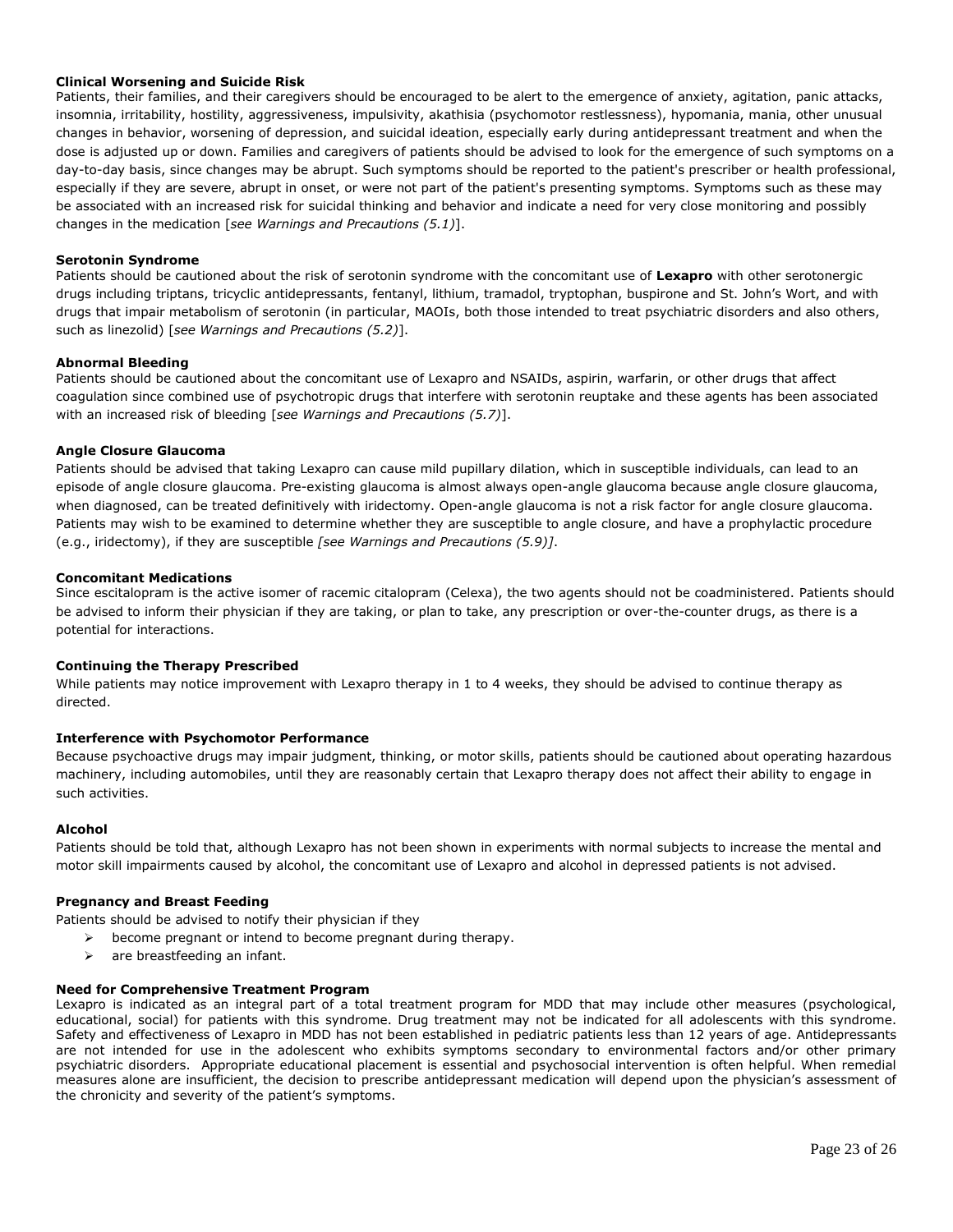# **17.2 FDA-Approved Medication Guide**

## **Medication Guide**

Lexapro® (leks-a-pro) (escitalopram oxalate) Tablets/Oral Solution

Read the Medication Guide that comes with Lexapro before you start taking it and each time you get a refill. There may be new information. This Medication Guide does not take the place of talking to your healthcare provider about your medical condition or treatment. Talk with your healthcare provider if there is something you do not understand or want to learn more about.

#### **What is the most important information I should know about Lexapro?**

Lexapro and other antidepressant medicines may cause serious side effects, including:

## **1. Suicidal thoughts or actions:**

- **Lexapro and other antidepressant medicines may increase suicidal thoughts or actions** in some children, teenagers, or young adults within the **first few months of treatment or when the dose is changed.**
- Depression or other serious mental illnesses are the most important causes of suicidal thoughts or actions.
- Watch for these changes and call your healthcare provider right away if you notice:
	- New or sudden changes in mood, behavior, actions, thoughts, or feelings, especially if severe.
	- Pay particular attention to such changes when Lexapro is started or when the dose is changed.

Keep all follow-up visits with your healthcare provider and call between visits if you are worried about symptoms.

#### **Call your healthcare provider right away if you have any of the following symptoms, or call 911 if an emergency, especially if they are new, worse, or worry you:**

- attempts to commit suicide
- acting on dangerous impulses
- acting aggressive or violent
- thoughts about suicide or dying
- new or worse depression
- new or worse anxiety or panic attacks
- feeling agitated, restless, angry or irritable
- trouble sleeping
- an increase in activity or talking more than what is normal for you
- other unusual changes in behavior or mood

## **Call your healthcare provider right away if you have any of the following symptoms, or call 911 if an emergency. Lexapro may be associated with these serious side effects:**

## **2. Serotonin Syndrome. This condition can be lifethreatening and may include**:

- agitation, hallucinations, coma or other changes in mental status
- coordination problems or muscle twitching (overactive reflexes)
- racing heartbeat, high or low blood pressure
- sweating or fever
- nausea, vomiting, or diarrhea
- muscle rigidity

# **3. Severe allergic reactions:**

- trouble breathing
- swelling of the face, tongue, eyes or mouth rash, itchy welts (hives) or blisters, alone or with fever or joint pain
- **4. Abnormal bleeding**: Lexapro and other antidepressant medicines may increase your risk of bleeding or bruising, especially if you take the blood thinner warfarin (Coumadin®, Jantoven®), a non-steroidal antiinflammatory drug (NSAIDs, like ibuprofen or naproxen), or aspirin.

# **5. Seizures or convulsions**

# **6. Manic episodes:**

- greatly increased energy
- severe trouble sleeping
- racing thoughts
- reckless behavior
- unusually grand ideas
- excessive happiness or irritability
- talking more or faster than usual
- **7. Changes in appetite or weight.** Children and adolescents should have height and weight monitored during treatment.
- **8. Low salt (sodium) levels in the blood.** Elderly people may be at greater risk for this. Symptoms may include: headache
	-
	- weakness or feeling unsteady confusion, problems concentrating or thinking or memory problems

# **9. Visual problems**

- eye pain
	- changes in vision
	- swelling or redness in or around the eye

Only some people are at risk for these problems. You may want to undergo an eye examination to see if you are at risk and receive preventative treatment if you are.

# **Do not stop Lexapro without first talking to your healthcare provider**. Stopping Lexapro too quickly may

cause serious symptoms including: anxiety, irritability, high or low mood, feeling restless or changes in sleep habits

- headache, sweating, nausea, dizziness
- electric shock-like sensations, shaking, confusion

# **What is Lexapro?**

Lexapro is a prescription medicine used to treat depression. It is important to talk with your healthcare provider about the risks of treating depression and also the risks of not treating it. You should discuss all treatment choices with your healthcare provider. Lexapro is also used to treat:

- Major Depressive Disorder (MDD)
- Generalized Anxiety Disorder (GAD)

Talk to your healthcare provider if you do not think that your condition is getting better with Lexapro treatment.

# **Who should not take Lexapro?**

Do not take Lexapro if you:

• are allergic to escitalopram oxalate or citalopram hydrobromide or any of the ingredients in Lexapro. See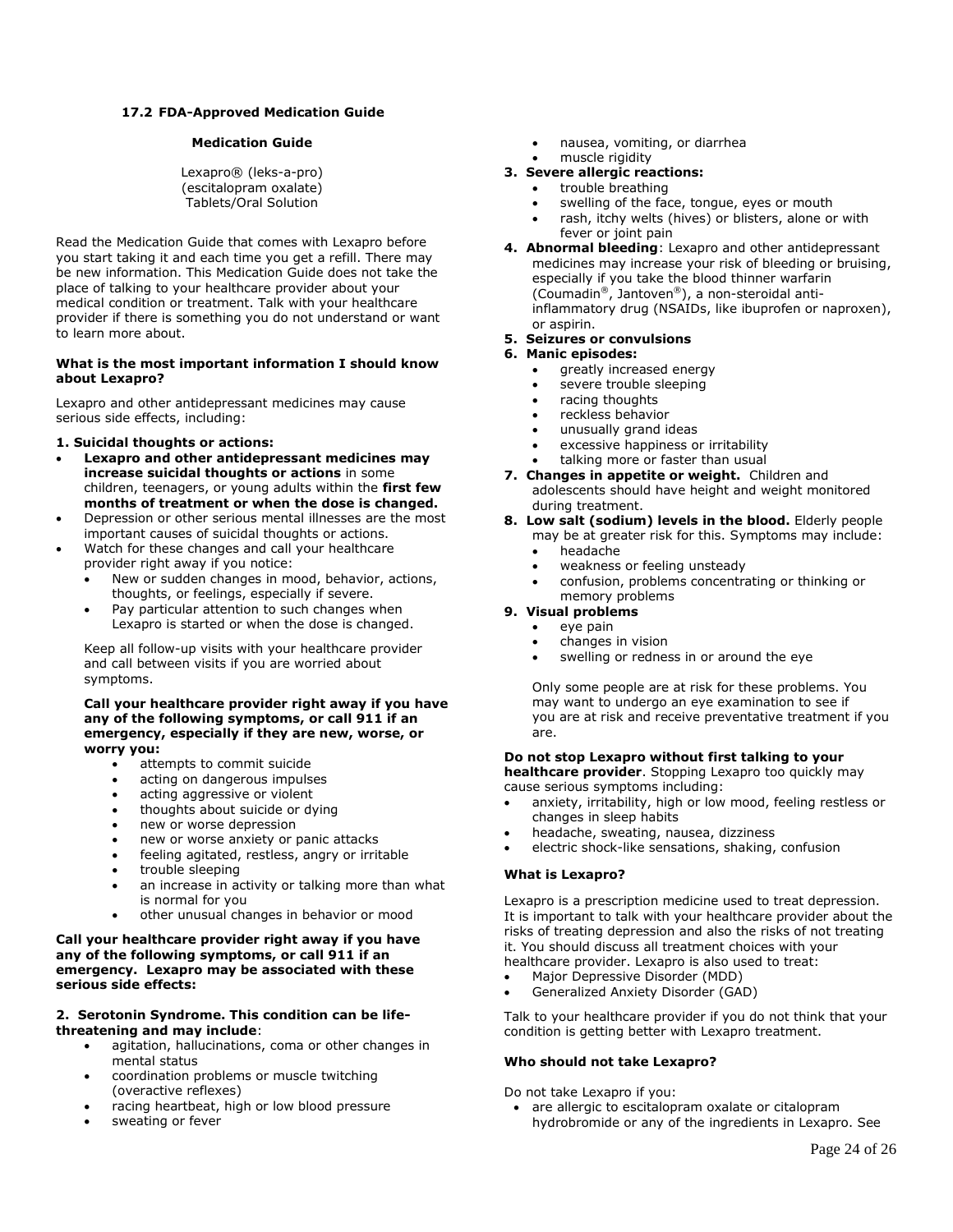the end of this Medication Guide for a complete list of ingredients in Lexapro.

- take a monoamine oxidase inhibitor (MAOI). Ask your healthcare provider or pharmacist if you are not sure if you take an MAOI, including the antibiotic linezolid.
- Do not take an MAOI within 2 weeks of stopping Lexapro unless directed to do so by your physician.
- Do not start Lexapro if you stopped taking an MAOI in the last 2 weeks unless directed to do so by your physician.

#### **People who take Lexapro close in time to an MAOI may have serious or even life-threatening side effects. Get medical help right away if you have any of these symptoms:**

- high fever
- uncontrolled muscle spasms
- stiff muscles
- rapid changes in heart rate or blood pressure
- confusion
- loss of consciousness (pass out)
- **take the antipsychotic medicine pimozide (Orap®) because taking this drug with Lexapro can cause serious heart problems.**

## **What should I tell my healthcare provider before taking Lexapro? Ask if you are not sure.**

Before starting Lexapro, tell your healthcare provider if you: Are taking certain drugs such as:

- Triptans used to treat migraine headache
- Medicines used to treat mood, anxiety, psychotic or thought disorders, including tricyclics, lithium, SSRIs, SNRIs, or antipsychotics
- tramadol
- Over-the-counter supplements such as tryptophan or St. John's Wort
- have liver problems
- have kidney problems
- have heart problems
- have or had seizures or convulsions
- have bipolar disorder or mania
- have low sodium levels in your blood
- have a history of a stroke
- have high blood pressure
- have or had bleeding problems
- are pregnant or plan to become pregnant. It is not known if Lexapro will harm your unborn baby. Talk to your healthcare provider about the benefits and risks of treating depression during pregnancy
- are breast-feeding or plan to breast-feed. Some Lexapro may pass into your breast milk. Talk to your healthcare provider about the best way to feed your baby while taking Lexapro.

**Tell your healthcare provider about all the** medicines **that you take,** including prescription and non-prescription medicines, vitamins, and herbal supplements. Lexapro and some medicines may interact with each other, may not work as well, or may cause serious side effects.

Your healthcare provider or pharmacist can tell you if it is safe to take Lexapro with your other medicines. Do not start or stop any medicine while taking Lexapro without talking to your healthcare provider first.

If you take Lexapro, you should not take any other medicines that contain escitalopram oxalate or citalopram hydrobromide including: Celexa.

- Take Lexapro exactly as prescribed. Your healthcare provider may need to change the dose of Lexapro until it is the right dose for you.
- Lexapro may be taken with or without food.
- If you miss a dose of Lexapro, take the missed dose as soon as you remember. If it is almost time for the next dose, skip the missed dose and take your next dose at the regular time. Do not take two doses of Lexapro at the same time.
- If you take too much Lexapro, call your healthcare provider or poison control center right away, or get emergency treatment.

# **What should I avoid while taking Lexapro?**

Lexapro can cause sleepiness or may affect your ability to make decisions, think clearly, or react quickly. You should not drive, operate heavy machinery, or do other dangerous activities until you know how Lexapro affects you. Do not drink alcohol while using Lexapro.

## **What are the possible side effects of Lexapro?**

**Lexapro may cause serious side effects, including all** of those described in the section entitled "What is the most important information I should know about Lexapro?"

Common possible side effects in people who take Lexapro include**:** 

- Nausea
- Sleepiness
- Weakness
- Dizziness
- Feeling anxious
- Trouble sleeping
- Sexual problems
- Sweating
- Shaking
- Not feeling hungry
- Dry mouth
- Constipation
- Infection
- Yawning

Other side effects in children and adolescents include:

- increased thirst
- abnormal increase in muscle movement or agitation
- nose bleed
- difficult urination
- heavy menstrual periods
- possible slowed growth rate and weight change. Your child's height and weight should be monitored during treatment with Lexapro.

Tell your healthcare provider if you have any side effect that bothers you or that does not go away. These are not all the possible side effects of Lexapro. For more information, ask your healthcare provider or pharmacist.

#### **CALL YOUR DOCTOR FOR MEDICAL ADVICE ABOUT SIDE EFFECTS. YOU MAY REPORT SIDE EFFECTS TO THE FDA AT 1-800-FDA-1088.**

## **How should I store Lexapro?**

- Store Lexapro at 25°C (77°F); excursions permitted to 15 - 30°C (59-86°F).
- Keep Lexapro bottle closed tightly.